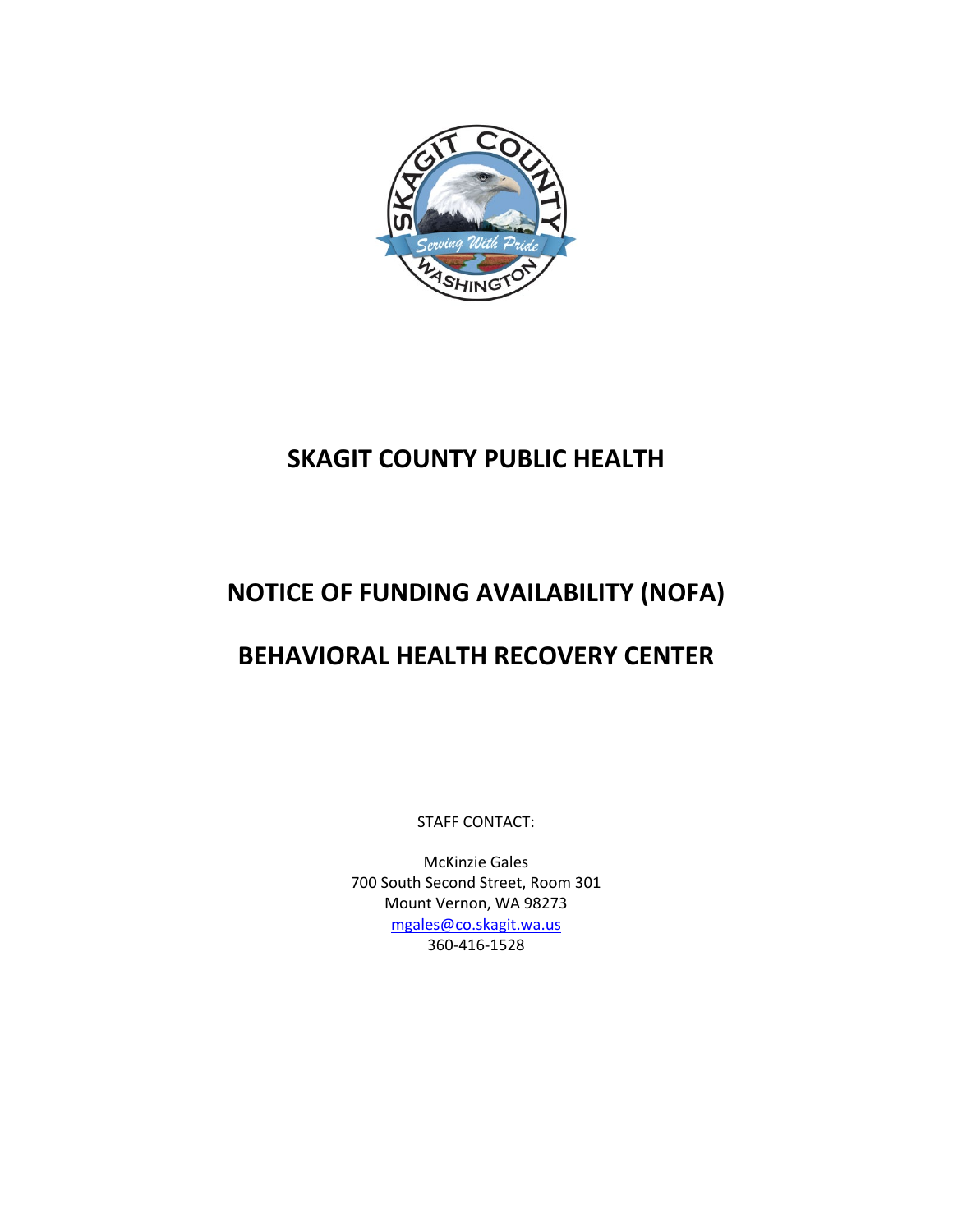#### **NOTICE OF FUNDING AVAILABILITY**

#### **Program name: RECOVERY CENTER**

Skagit County Public Health is accepting proposals for a Behavioral Health Recovery Center. Proposals must be submitted to: Skagit County Public Health, Attn: McKinzie Gales, 700 S. 2<sup>nd</sup> St., Room 301, Mount Vernon, WA 98273, or emailed to mgales@co.skagit.wa.us no later **4:30pm on September 30th, 2021**. Late proposals will not be accepted.

Applicants are encouraged to submit questions to the County for additional information. Questions should be submitted via email to mgales@co.skagit.wa.us by 4:30pm on September 13<sup>th</sup> with "Recovery Center NOFA Questions" as the subject line. Responses to questions will be added to the County's [website](https://www.skagitcounty.net/Departments/HumanServices/mh.htm) by 4:30pm on September  $17<sup>th</sup>$ , 2021.

Skagit County reserves the right to reject, in whole or in part, any and all proposals received. Skagit County reserves the right to negotiate contract terms subsequent to the submissions of proposals from the selected qualified proposers. Skagit County reserves the right to require any projects selected for funding to undertake the project in a manner specified by the County in the contract, which may include, but is not limited to, coordination with specific programs, services, or other resources. All awards are contingent on the availability of funding.

All proposals are public information and subject to public disclosure.

The County is not liable for any costs incurred by proposers prior to entering into a contract. Costs associated with developing the proposal, preparing for oral presentations, and any other expenses incurred by the proposer in responding to the NOFA are entirely the responsibility of the proposer, and shall not be reimbursed in any manner by the County.

#### **I. BACKGROUND**

To increase recovery supports and decrease substance misuse, Skagit County Public Health is seeking proposals from qualified organizations to offer comprehensive Recovery Support Services (RSS), in the form of a physical recovery center. Common functions of RSS include:

- Meeting those with behavioral health disorders mental health and substance use disorders where they are at, which includes pre-and-post treatment;
- Working with individuals to create an individualized recovery plan;
- Facilitating and supporting individual's engagement with behavioral health treatment and transitions between levels of care;
- Linking individuals to health and social service providers;
- Providing other recovery support services including trainings and basic needs assistance to improve the quality of life for people seeking recovery or in recovery, and their families.

RSS are provided by professionals and/or peers and are delivered through various methods including 12 step groups, drop-in recovery centers, Recovery Cafés, recovery coaching, and more.

The County seeks to fund a recovery center that employs a Recovery-Oriented Systems of Care (ROSC) model for RSS, which are comprehensive non-clinical services that assist individuals and families working towards recovery from mental health, substance use and co-occurring disorders. Based on research and identified community needs, Skagit County will prioritize applications that (1) incorporate recovery center and recovery coaching/peer support best practices (see Attachment C: RSS Definitions and Best Practices), (2) provide outreach to diverse communities including farmworkers, LGBTQ+ and youth, and (3) have and/or are willing to hire staff and peers who represent diverse populations including those with lived experience.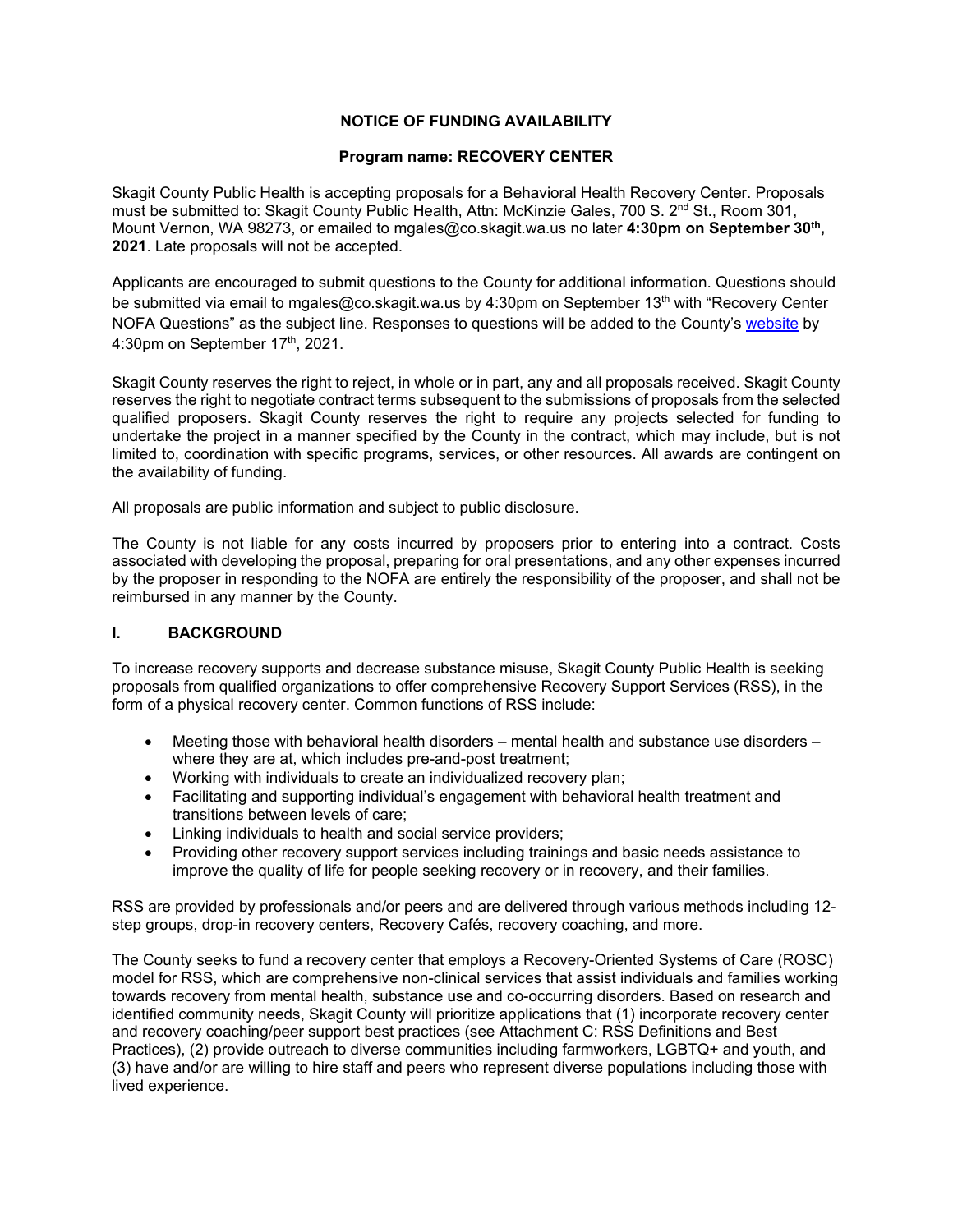The intent of this NOFA is to improve the health and wellness of individuals living with behavioral health conditions, with a focus on individuals who experience barriers to receiving services, experience cooccurring mental health and substance use conditions, and have experience with trauma and homelessness.

#### **II. NOFA TIMELINE**

In administering this NOFA, Skagit County will adhere to the below timeline.

| <b>Action</b>           | <b>Date</b>                                  | Time               |
|-------------------------|----------------------------------------------|--------------------|
| NOFA Release            | August 16 <sup>th</sup> , 2021               | 8:00am             |
| Questions Due           | September 13th, 2021                         | 4:30 <sub>pm</sub> |
| <b>Responses Posted</b> | September 17th, 2021                         | 4:30 <sub>pm</sub> |
| Proposals Due           | September 30th, 2021                         | 4:30 <sub>pm</sub> |
| <b>Award Announced</b>  | On or before November 1 <sup>st</sup> , 2021 | 4:30 <sub>pm</sub> |
| Contracts Begin         | January 1st, 2021                            | 8:00am             |

#### **III. COMPENSATION**

Maximum annual compensation shall be \$400,000.00. If necessary, additional one-time startup costs, up to \$400,000.00, shall be available and considered according to need and proposal for use.

#### **IV. MINIMUM REQUIREMENTS**

At a minimum, applicants must meet the following qualifications to be considered for funding:

- Operate a drop-in service location in Skagit County;
- Conduct outreach to people who have multiple barriers to receiving services, experience cooccurring conditions, and/or have experience with trauma and homelessness;
- Provide recovery coaching and peer support;
- Connect and refer individuals to treatment and harm reduction programs as appropriate;
- Provide support services that help people navigate the complex social services system to gain and maintain housing, health care, mental health services, legal assistance, and a base of support to maintain positive and consistent relationships with service providers;
- And track and report program results to Skagit County Public Health.

A proposer's overall capability, specialized experience, reputation, past performance for similar services, technical competence, financial stability, ability to meet program goals, performance under contract terms and fee schedule will be considered in the award decision.

The chosen contractor should expect Skagit County Public Health to assess program/organizational performance measures and/or outcomes throughout the funding cycle. Contract monitoring will comprise of in-person site visits, and data reports submitted to Public Health by the contractor.

### **V. PROPOSALSUBMISSION REQUIREMENTS**

Please include the following:

- Attachment A: Application Cover Sheet
- Responses to Application Questions (see below)
- Attachment B: Budget and Narrative
- Most recent organizational financial audit

The proposal must be signed by a person with the ability to bind the proposing entity and must submit the name of the central contact person, along with their phone number(s) and email address.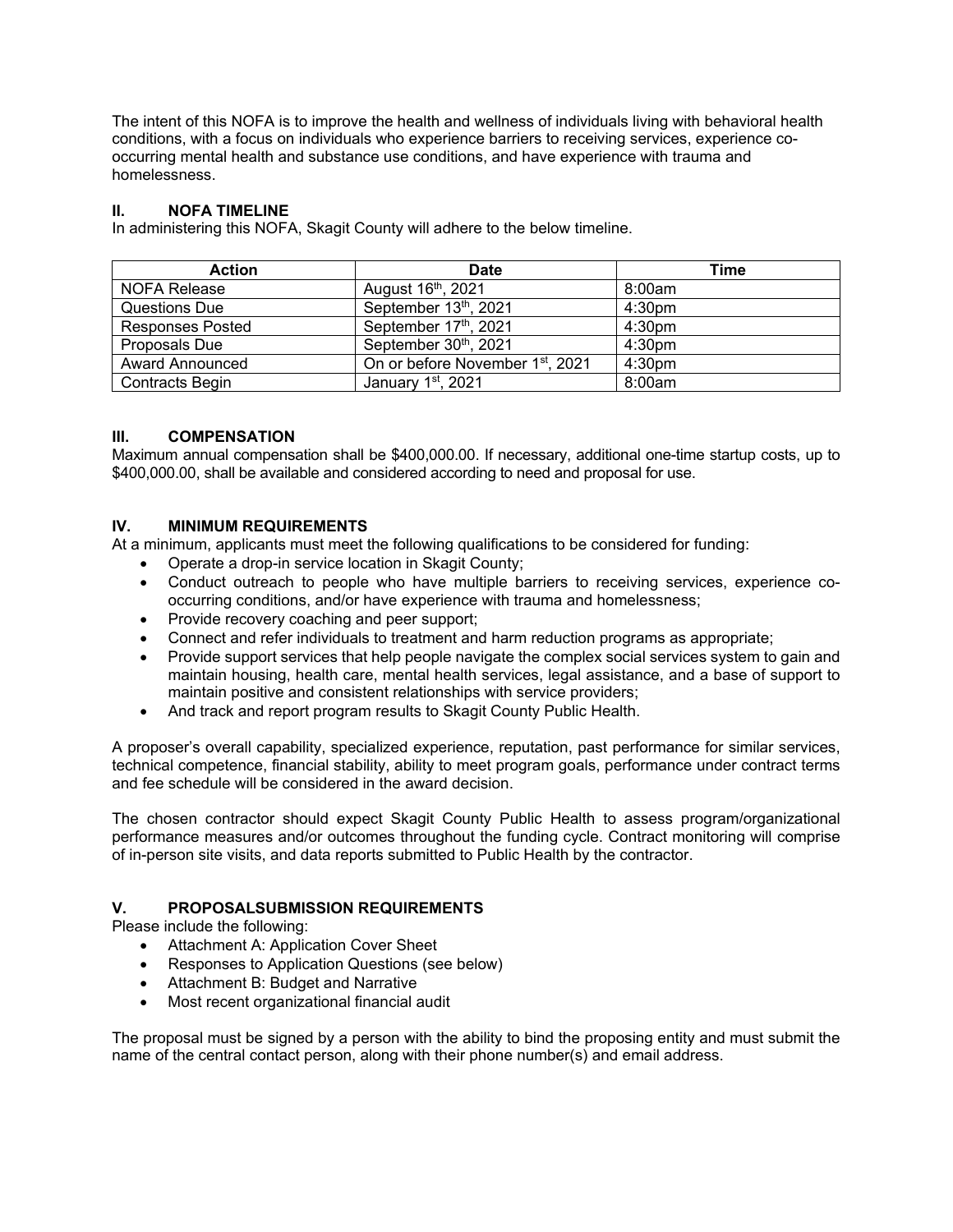#### **Application Questions**

#### **1. Program Summary (30pts)**

Provide a detailed description – up to a maximum of three pages – of the proposed program/project, target populations, partnerships, and services/activities to be delivered. Include a description of how the program/project is aligned with best practices (see Attachment C: RSS Definitions and Best Practices).

*Please complete and include the table below to indicate which RSS best practices are or are not included and/or offered in the proposed program/project. Note: The table does not count against the three-page limit and applicants are not required to answer "yes" to every best practice category.* 

| <b>RSS Best Practices</b>                                                                                                                                                 | Offered?<br>(Yes/No) | Comments |  |
|---------------------------------------------------------------------------------------------------------------------------------------------------------------------------|----------------------|----------|--|
| <b>Recovery Center</b>                                                                                                                                                    |                      |          |  |
| Includes a physical location where individuals<br>can meet and obtain requested information,<br>services, and supplies                                                    |                      |          |  |
| Can be accessed anytime during open hours<br>without an appointment                                                                                                       |                      |          |  |
| Can be accessed free of charge and does not<br>require individuals to be insured                                                                                          |                      |          |  |
| Follows a consumer-controlled model, meaning<br>individuals can participate with the center to the<br>extent that they choose                                             |                      |          |  |
| Supports individuals no matter what phase of recovery they may be in:                                                                                                     |                      |          |  |
| Active Use - harm reduction and linkage<br>$\bullet$<br>to treatment supports                                                                                             |                      |          |  |
| Entering/Early Recovery supports<br>$\bullet$                                                                                                                             |                      |          |  |
| Long-term Recovery supports<br>$\bullet$                                                                                                                                  |                      |          |  |
| Offers a variety of activities, which could include:                                                                                                                      |                      |          |  |
| Self-help group meetings, also called<br>$\bullet$<br>12-step, mutual support, mutual aid, or<br>rap sessions                                                             |                      |          |  |
| Food and/or group meals<br>$\bullet$                                                                                                                                      |                      |          |  |
| Weekly or monthly socials and/or<br>$\bullet$<br>"sober parties/activities"                                                                                               |                      |          |  |
| Excursions - events outside of the<br>$\bullet$<br>center                                                                                                                 |                      |          |  |
| Consumer speakers' bureaus - many<br>$\bullet$<br>drop-in centers educate the public about<br>behavioral health issues by sharing<br>peers' stories and lived experiences |                      |          |  |
| Individualized support and advocacy<br>$\bullet$                                                                                                                          |                      |          |  |
| Systems advocacy<br>$\bullet$                                                                                                                                             |                      |          |  |
| Referrals to other community resources,<br>$\bullet$<br>supports and services                                                                                             |                      |          |  |
| Computers, phones, and other electronic<br>devices                                                                                                                        |                      |          |  |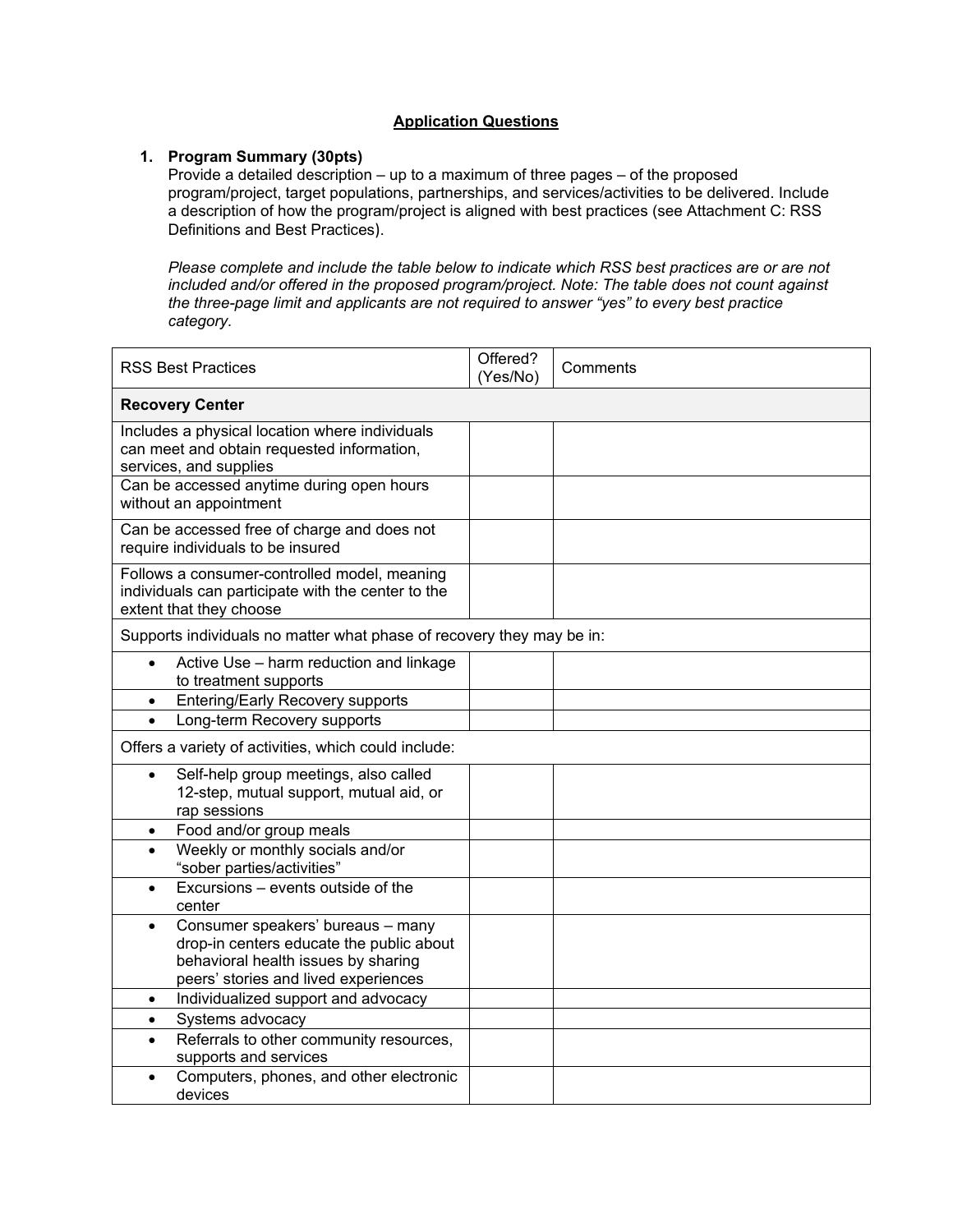| Guest speakers/workshops<br>$\bullet$                                                                                                                                    |  |
|--------------------------------------------------------------------------------------------------------------------------------------------------------------------------|--|
| Assistance with employment and basic                                                                                                                                     |  |
| needs (e.g., housing, insurance, etc.)                                                                                                                                   |  |
| Peer Recovery Support Services (e.g., Recovery Coaching)                                                                                                                 |  |
| Have and/or will hire staff and peers who<br>represent diverse populations, including those                                                                              |  |
| with lived experiences                                                                                                                                                   |  |
| Have and/or will hire at least one bilingual<br>staff/peer                                                                                                               |  |
| Staff and peers have completed some form of<br>recovery coaching training and/or certification<br>program                                                                |  |
| Some staff and peers identify as being in long-term recovery and will aid in others recovery by using four<br>types of support:                                          |  |
| Emotional support (e.g., engaging peers<br>in collaborative and caring relationships,<br>crisis management, etc.)                                                        |  |
| Informational support (e.g., knowledge<br>$\bullet$<br>and vocational assistance - shares lived<br>experiences, recovery planning,<br>education and skills building)     |  |
| Instrumental support (e.g., concrete<br>$\bullet$<br>assistance to help individuals gain<br>access to health and social services -<br>linkage, referrals, and resources) |  |
| Affiliation support (e.g., introductions to<br>$\bullet$<br>healthy social networks and recreational<br>pursuits)                                                        |  |
| Staff and peers support different pathways to<br>recovery and do not presume that the same path<br>will work for everyone they coach                                     |  |
| Staff and peers are embedded in the community<br>in a variety of settings                                                                                                |  |

## **2. Outreach and Access (30pts)**

Provide a maximum two-page summary of how the proposed new program will reach and be accessed by the target population(s), any anticipated barriers to program access, and how these barriers will be addressed. Also describe any exclusionary criteria used by the program (such as criminal background, sobriety/abstinence requirements, etc.), and why these criteria were selected.

*Please complete and include the table below to indicate which outreach activities are or are not included and/or offered in the proposed program/project.* 

| Outreach to Community                                                                   | Yes/No | Comments |  |
|-----------------------------------------------------------------------------------------|--------|----------|--|
| Staff and/or peer(s) participate in County or<br>community partner workgroups/meetings. |        |          |  |
| Will connect with community partners and service providers to:                          |        |          |  |
| Increase knowledge of this RSS<br>program/project.                                      |        |          |  |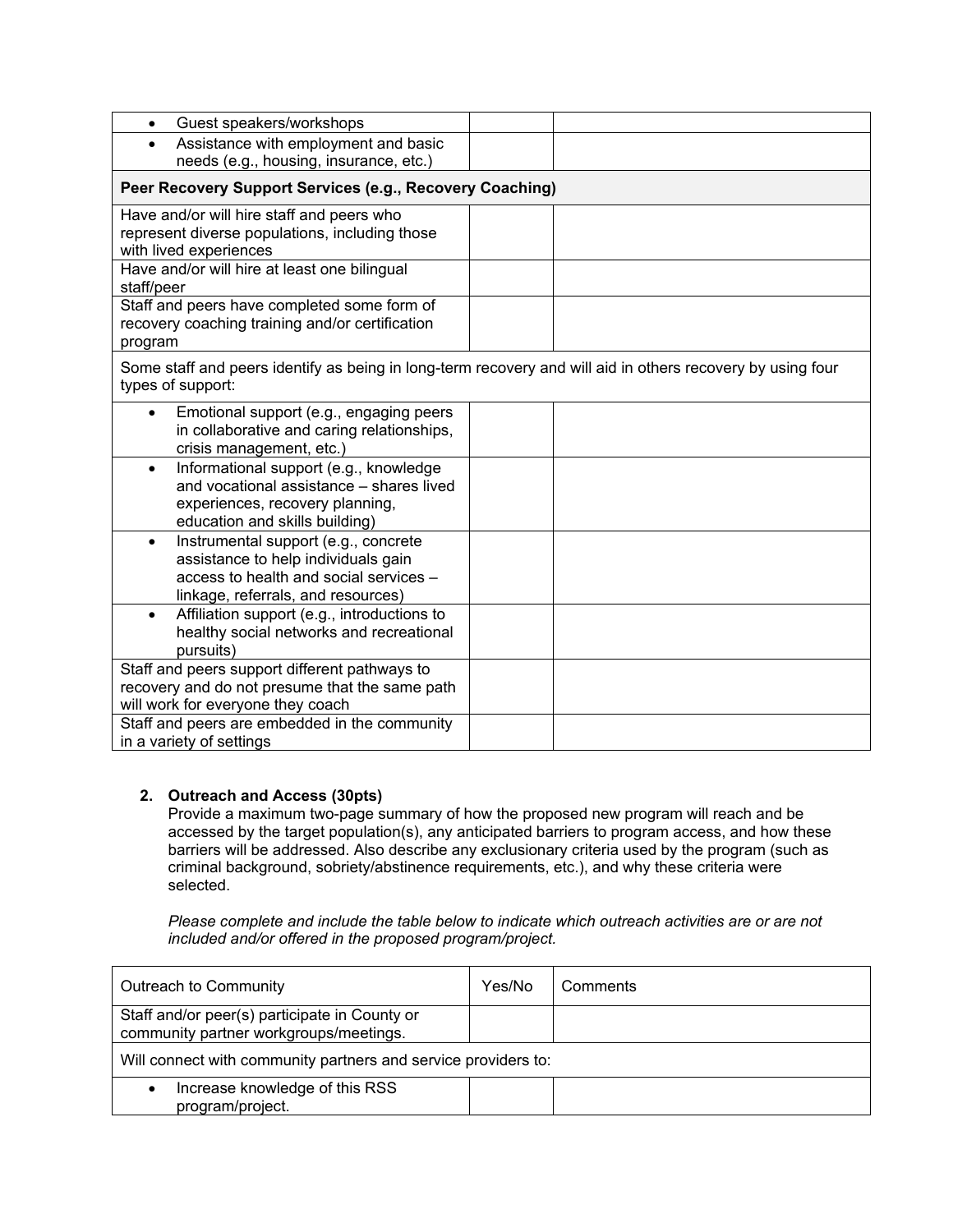| Implement communications/referral<br>system for individuals utilizing RSS<br>program/project.                                                                                          |  |
|----------------------------------------------------------------------------------------------------------------------------------------------------------------------------------------|--|
| Communicate and provide outreach to the<br>general community through various methods<br>(e.g., events, signage, social media or physical<br>marketing materials, radio ads, and more). |  |
| Have a plan for reaching diverse community members:                                                                                                                                    |  |
| Those experiencing homelessness                                                                                                                                                        |  |
| Farmworkers and non-English speaking<br>populations                                                                                                                                    |  |
| LGBTQ+                                                                                                                                                                                 |  |
| Youth                                                                                                                                                                                  |  |

### **3. Program Outputs and Outcomes (20pts)**

Provide a description of proposed outputs and outcomes. Please outline performance measures, including outcomes and outputs in the following categories, and how they will be measured and tracked, as applicable:

- 1. Service Capacity Measures (i.e., how much?)
	- Number of people served
	- Number of visits
	- Number of referrals and/or connections to outside services
	- Other service capacity measures
- 2. Service Quality Measures (i.e., how well?)
	- Increased use of community services
	- Improved wellness and self-management
- 3. Improved Outcome Measures (i.e., how are people better off?). Examples include reduced behavioral health risk factors, improved wellness and social relationships, fewer crisis events, etc.

#### **4. Budget and Budget Narrative (20pts)**

Complete attached budget and narrative form (Attachment B). Describe efforts by the agency to obtain alternative future sources of funding to support the proposed project. Provide any other relevant narrative accompaniment to the project budget that you would like the review team to know. Preference will be given to projects that leverage private, state, and federal funds.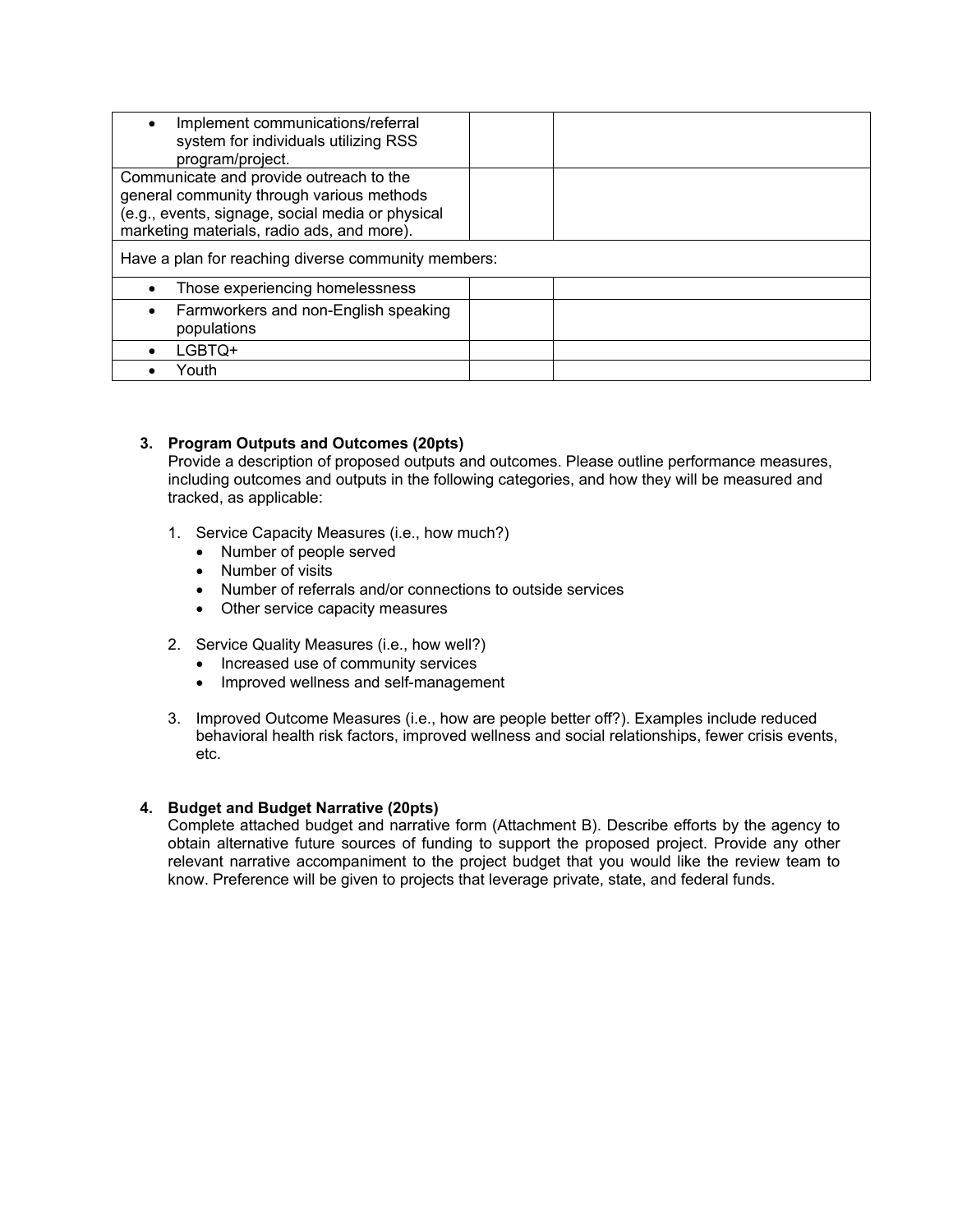## **VI. PROPOSAL EVALUATION SCORING CRITERIA AND PROCESS**

#### PROPOSAL EVALUATION SCORING RUBERIC

Evaluation of proposals that meet the minimum requirements will be based on the following criteria:

| Criteria                                                | Weight |
|---------------------------------------------------------|--------|
| Program Summary and Alignment with Best Practices       | $30\%$ |
| Outreach and Access Plan                                | 30%    |
| Experience with Similar Projects (Outputs and Outcomes) | 20%    |
| <b>Budget and Budget Narrative</b>                      | 20%    |
| Total Criteria Weight   100%                            |        |

### PROPOSAL EVALUATION PROCESS

Skagit County Public Health intends to select the proposal that is most qualified to meet the County's needs. The proposal submitted must fully address the requirements listed in this solicitation and the proposer's degree of experience, knowledge, and ability to provide experienced staff and qualified services as proposed. Public Health reserves the right to reject any and all proposals received by reason of this request or to negotiate separately with any source whatsoever, in any manner deemed to be in the best interests of the County.

Public Health staff will conduct an initial review to eliminate any proposals that do not meet minimum qualifications. Following this review, staff will score all proposals that meet minimum qualifications. During the evaluation period, Public Health staff may contact applicants to obtain clarifying information related to the application, including evidence of managerial, financial, or other abilities prior to award of the contract. Any costs associated with the preparation of requested information will be at the expense of the proposing organization. Proposal scoring will be reviewed with the Skagit County Behavioral Health Treatment Sales Tax Advisory Committee for approval of a funding recommendation. The Board of Skagit County Commissioners will make the final decision regarding program contracting.

## **VII. CONTRACT TERMS**

Upon selection, the proposer must enter into a contract with Skagit County. If a contract agreement is not able to be reached with the selected proposer, Skagit County reserves the right to negotiate a contract with another applicant.

The services to be performed under executed contract are anticipated to begin on or around January 1<sup>st</sup>, 2022. The initial term of this contract shall be through December 31<sup>st</sup>, 2022. Upon sole discretion of the County, the County may extend this contract on an annual basis. The County has the right to terminate the contract for public convenience with 30 days' notice.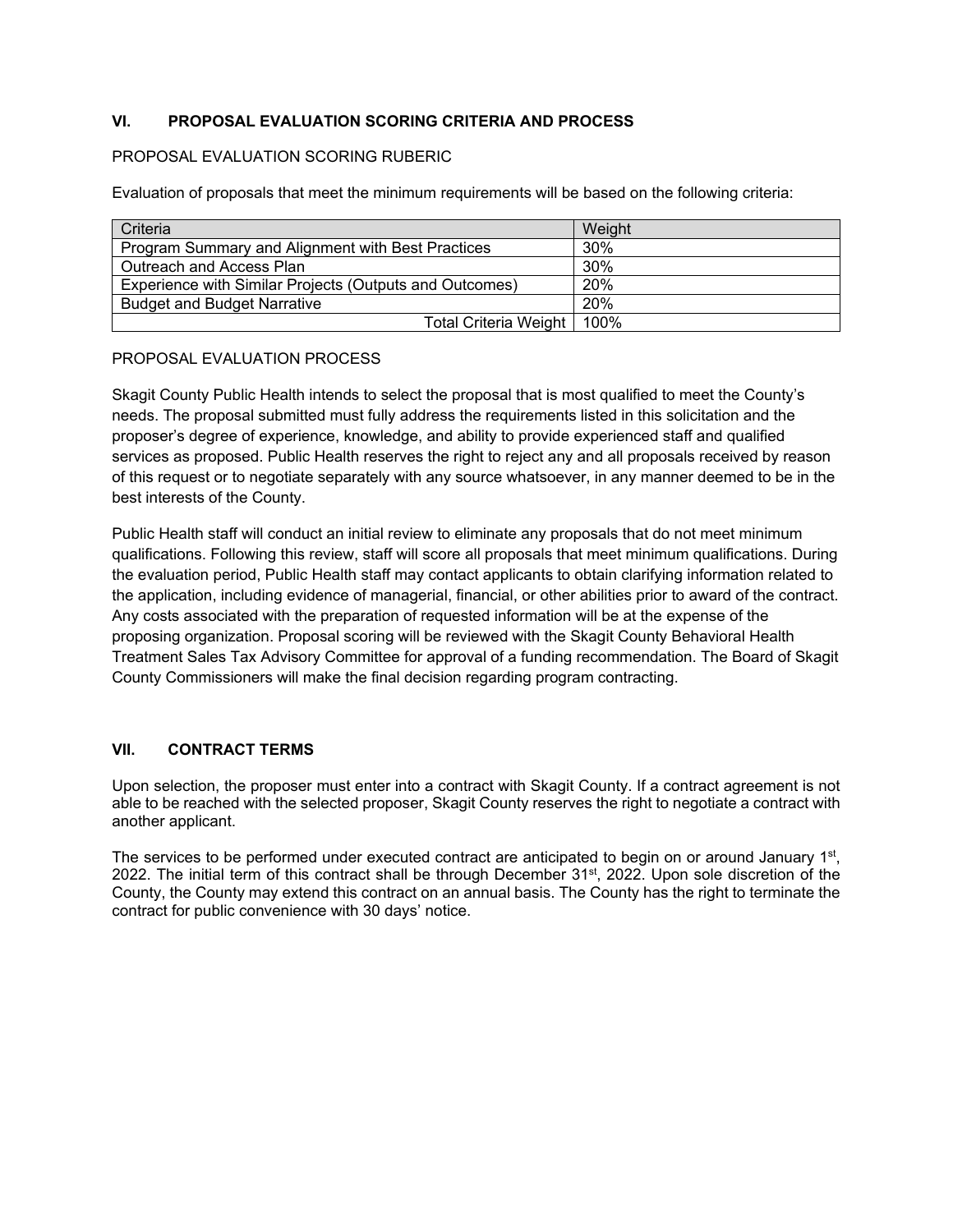## **Attachment A: Application Cover Sheet**

|                                                                                                                                                                                                                                      |  | Name and Title of Authorized Representative: [1] The Content of Content of Content of Content of Content of Co                                                                                       |  |
|--------------------------------------------------------------------------------------------------------------------------------------------------------------------------------------------------------------------------------------|--|------------------------------------------------------------------------------------------------------------------------------------------------------------------------------------------------------|--|
|                                                                                                                                                                                                                                      |  |                                                                                                                                                                                                      |  |
|                                                                                                                                                                                                                                      |  |                                                                                                                                                                                                      |  |
|                                                                                                                                                                                                                                      |  |                                                                                                                                                                                                      |  |
|                                                                                                                                                                                                                                      |  |                                                                                                                                                                                                      |  |
| Please check the appropriate box below and provide the information requested:                                                                                                                                                        |  |                                                                                                                                                                                                      |  |
|                                                                                                                                                                                                                                      |  | □ Incorporated as a private non-profit corporation in the State of Washington and has been granted<br>501(c) (3) tax exempt status by the U.S. Internal Revenue Service. IRS Employer Identification |  |
| law                                                                                                                                                                                                                                  |  | A public corporation, commission, or authority established pursuant to applicable Washington State                                                                                                   |  |
|                                                                                                                                                                                                                                      |  |                                                                                                                                                                                                      |  |
| State of Washington Business License Number(s): ________________________________                                                                                                                                                     |  |                                                                                                                                                                                                      |  |
| Program Licensure or Certification Status, if applicable: <b>Carl Address Control Control Control Control Control Control Control Control Control Control Control Control Control Control Control Control Control Control Contro</b> |  |                                                                                                                                                                                                      |  |
| If so, please attach.                                                                                                                                                                                                                |  | Has there been any Audit Finding or Management Letters (within the last 3 years) from any public funder?                                                                                             |  |
| Total Operating Funding Requested: \$<br>Total Start-up Funding Requested: \$                                                                                                                                                        |  |                                                                                                                                                                                                      |  |

I understand the terms and conditions of the NOFA and certify that the above-named agency will comply with all Skagit County requirements if a contract award is made. All information contained in this application is true and accurate to the best of my knowledge.

## **Project Sponsor**

\_\_\_\_\_\_\_\_\_\_\_\_\_\_\_\_\_\_\_\_\_\_\_\_\_\_\_\_\_\_\_\_\_\_\_\_\_\_\_\_ \_\_\_\_\_\_\_\_\_\_\_\_\_\_\_\_\_\_\_\_\_\_\_\_\_\_\_\_\_\_\_\_\_\_\_ Print Name Title

\_\_\_\_\_\_\_\_\_\_\_\_\_\_\_\_\_\_\_\_\_\_\_\_\_\_\_\_\_\_\_\_\_\_\_\_\_\_\_\_ \_\_\_\_\_\_\_\_\_\_\_\_\_\_\_\_\_\_\_\_\_\_\_\_\_\_\_\_\_\_\_\_\_\_\_ Signature Date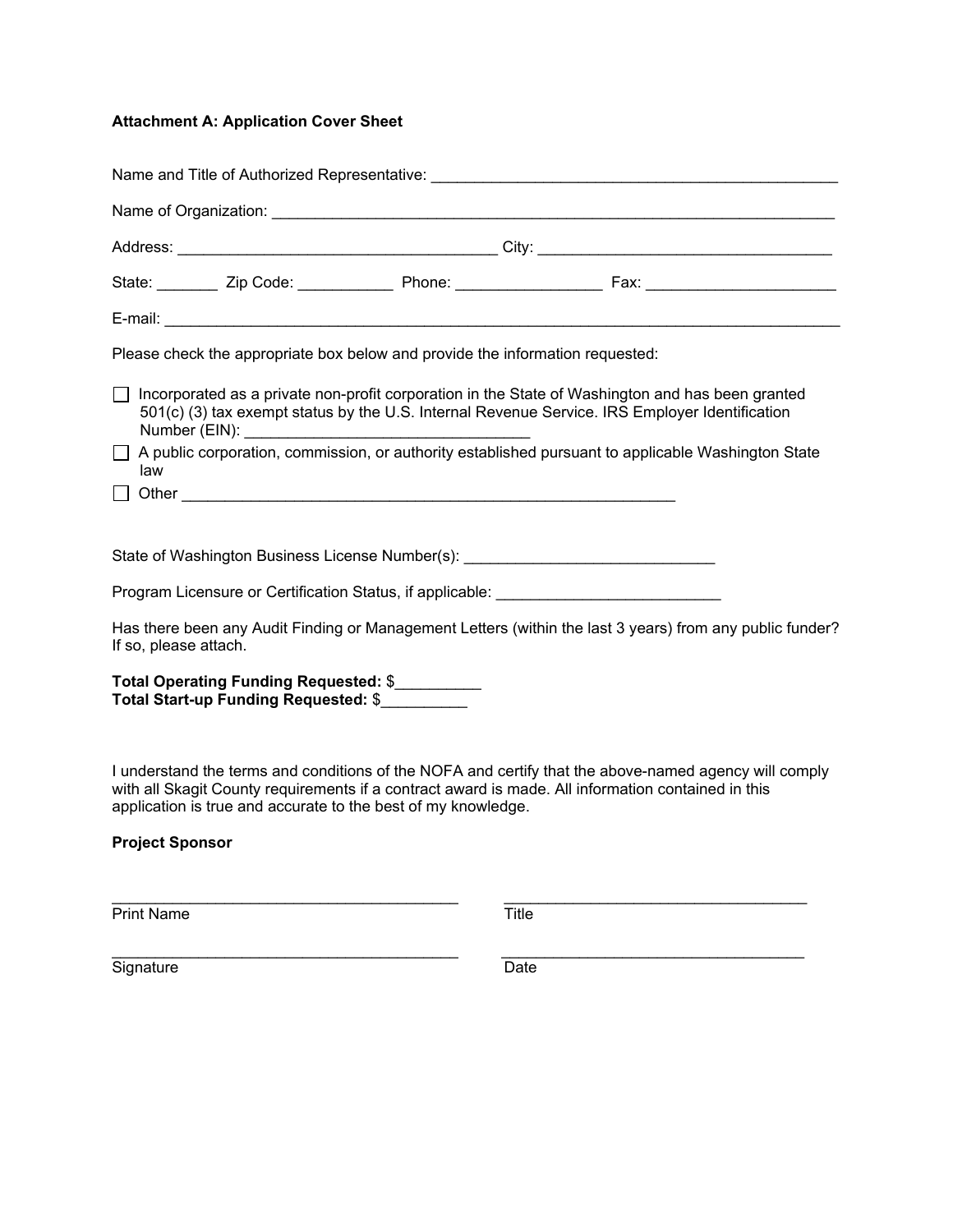#### **Attachment B: Budget and Narrative**

#### **Instructions and Definitions**

**BUDGET NARRATIVE:** The Budget Narrative includes explanation of computations as well as the justification of how and/or why a line item helps to meet the program goals and outcomes.

**COMPUTATION:** Show basis/formula of requested dollar amount.

**COLUMN A** (Total County Funds): This column reflects all of the funds from Skagit County Public Health to cover the program or project to be accomplished.

**COLUMN B** (Total Funds from Other Sources): This column reflects all of the funds secured or requested from other sources to support this program or project, including other grants and donations.

**COLUMN C** (Total Value of In-Kind/Non-cash Support): In-kind support is non-dollar contributions such as space and office equipment.

**COLUMN D** (Total Budget A+B+C=D): This column reflects the total sum necessary to implement the program or project.

**PERSONNEL COSTS:** Provide salaries and wages of all employees, whether part-time, full-time, temporary, or volunteer in-kind value. List each position by title. Show the annual salary rate and the percentage of time to be devoted to the project. Attach a separate sheet of paper if necessary.

**EMPLOYEE BENEFITS:** Fringe benefits are for the personnel listed and only for the percentage of time devoted to the project. Include commonly accepted fringe benefits paid on behalf of employees, such as FICA, health and life insurance, retirement, worker's compensation, unemployment insurance, and other approved payroll-related costs. Fringe benefits should be based on actual known costs or an established formula.

**FACILITY:** Include estimated rent or mortgage payments.

**OFFICE SUPPLIES AND EXPENSES:** Include all basic office accessories and supplies, including copier materials, printing and postage, etc. Generally, supplies include any materials that are expendable or consumed during the course of the project.

**COMMUNICATIONS:** Include phone service, long distance charges and e-mail/internet account fees.

**TRAVEL:** Itemize travel expenses by purpose (e.g. staff to training, field interviews, advisory group meetings, etc.). Show the basis of computation (e.g. six people to three-day training at \$x airfare, \$x lodging, \$x meals).

**CONTRACTED SERVICES:** Provide a description of the product or service to be procured by contract.

**DIRECT CLIENT SERVICES/COSTS:** Miscellaneous items such as incentives, client workbooks, etc.

**OTHER:** Include all program expenses not included above. Please itemize any expense of more than \$500.

**ADMINISTRATIVE OVERHEAD/INDIRECT COSTS:** Ten percent (10%) of the total project budget based on the net of direct service costs. Funds designated for administrative overhead are fixed amounts and not subject to cost-related provisions.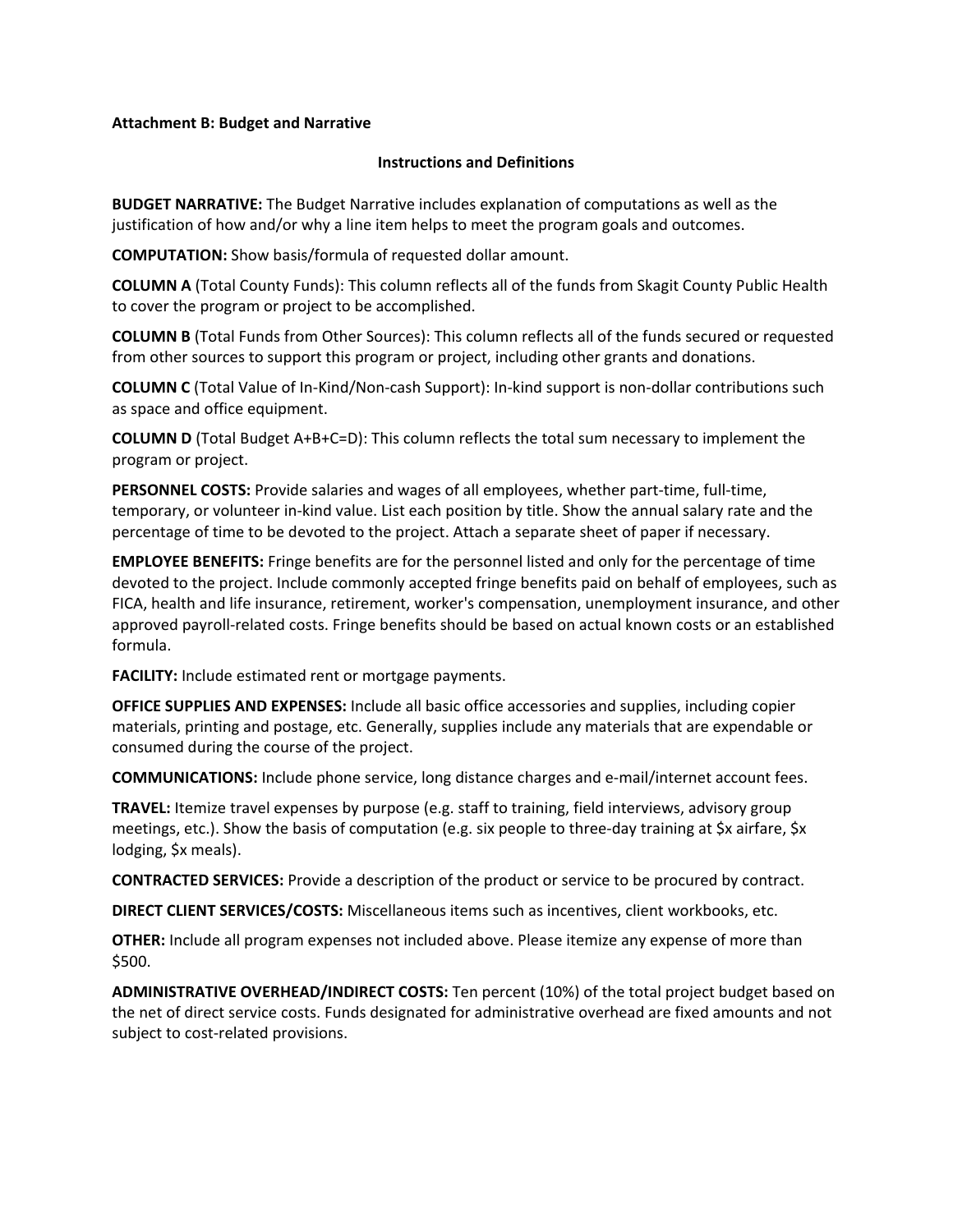**Organization:** \_\_\_\_\_\_\_\_\_\_\_\_\_\_\_\_\_\_\_\_\_\_\_\_\_\_\_\_\_\_\_\_\_\_\_\_\_\_\_\_\_\_\_\_\_\_\_\_\_\_\_\_\_\_\_\_\_\_\_\_\_\_\_\_\_\_\_\_\_\_\_\_\_

**Project Name:** \_\_\_\_\_\_\_\_\_\_\_\_\_\_\_\_\_\_\_\_\_\_\_\_\_\_\_\_\_\_\_\_\_\_\_\_\_\_\_\_\_\_\_\_\_\_\_\_\_\_\_\_\_\_\_\_\_\_\_\_\_\_\_\_\_\_\_\_\_\_\_\_\_

**Name and Title of Person Completing Budget:** \_\_\_\_\_\_\_\_\_\_\_\_\_\_\_\_\_\_\_\_\_\_\_\_\_\_\_\_\_\_\_\_\_\_\_\_\_\_\_\_\_\_\_\_\_\_

## I. **ONE-TIME START UP AND ANNUAL OPERATING BUDGET**

## ONE-TIME START UP BUDGET

| <b>EXPENSES</b>    | <b>County Funds</b> |
|--------------------|---------------------|
|                    |                     |
|                    |                     |
|                    |                     |
|                    |                     |
| <b>GRAND TOTAL</b> |                     |

## ANNUAL OPERATING BUDGET

|                                   | A                   | B                                         | $\mathsf{C}$                    | D                   |
|-----------------------------------|---------------------|-------------------------------------------|---------------------------------|---------------------|
| <b>EXPENSES</b>                   | <b>County Funds</b> | <b>Funds from</b><br><b>Other Sources</b> | Value of In-kind<br>or Non-cash | <b>Total Budget</b> |
|                                   |                     | (Outline in II)                           | Support                         | $(A+B+C+D)$         |
| <b>Personal Costs</b>             |                     |                                           |                                 |                     |
|                                   |                     |                                           |                                 |                     |
|                                   |                     |                                           |                                 |                     |
|                                   |                     |                                           |                                 |                     |
|                                   |                     |                                           |                                 |                     |
|                                   |                     |                                           |                                 |                     |
| <b>SALARY SUBTOTAL</b>            |                     |                                           |                                 |                     |
| <b>Employee Benefits</b>          |                     |                                           |                                 |                     |
| <b>TOTAL PERSONNEL</b>            |                     |                                           |                                 |                     |
| Facility                          |                     |                                           |                                 |                     |
| <b>Office Supplies / Expenses</b> |                     |                                           |                                 |                     |
| Communications                    |                     |                                           |                                 |                     |
| Travel                            |                     |                                           |                                 |                     |
| <b>Contracted Services</b>        |                     |                                           |                                 |                     |
|                                   |                     |                                           |                                 |                     |
|                                   |                     |                                           |                                 |                     |
|                                   |                     |                                           |                                 |                     |
| <b>Direct Client Svcs/Costs</b>   |                     |                                           |                                 |                     |
|                                   |                     |                                           |                                 |                     |
| Other                             |                     |                                           |                                 |                     |
|                                   |                     |                                           |                                 |                     |
|                                   |                     |                                           |                                 |                     |
| TOTAL NON-PERSONNEL               |                     |                                           |                                 |                     |
| <b>Overhead/Indirect Costs</b>    |                     |                                           |                                 |                     |
| <b>GRAND TOTAL</b>                |                     |                                           |                                 |                     |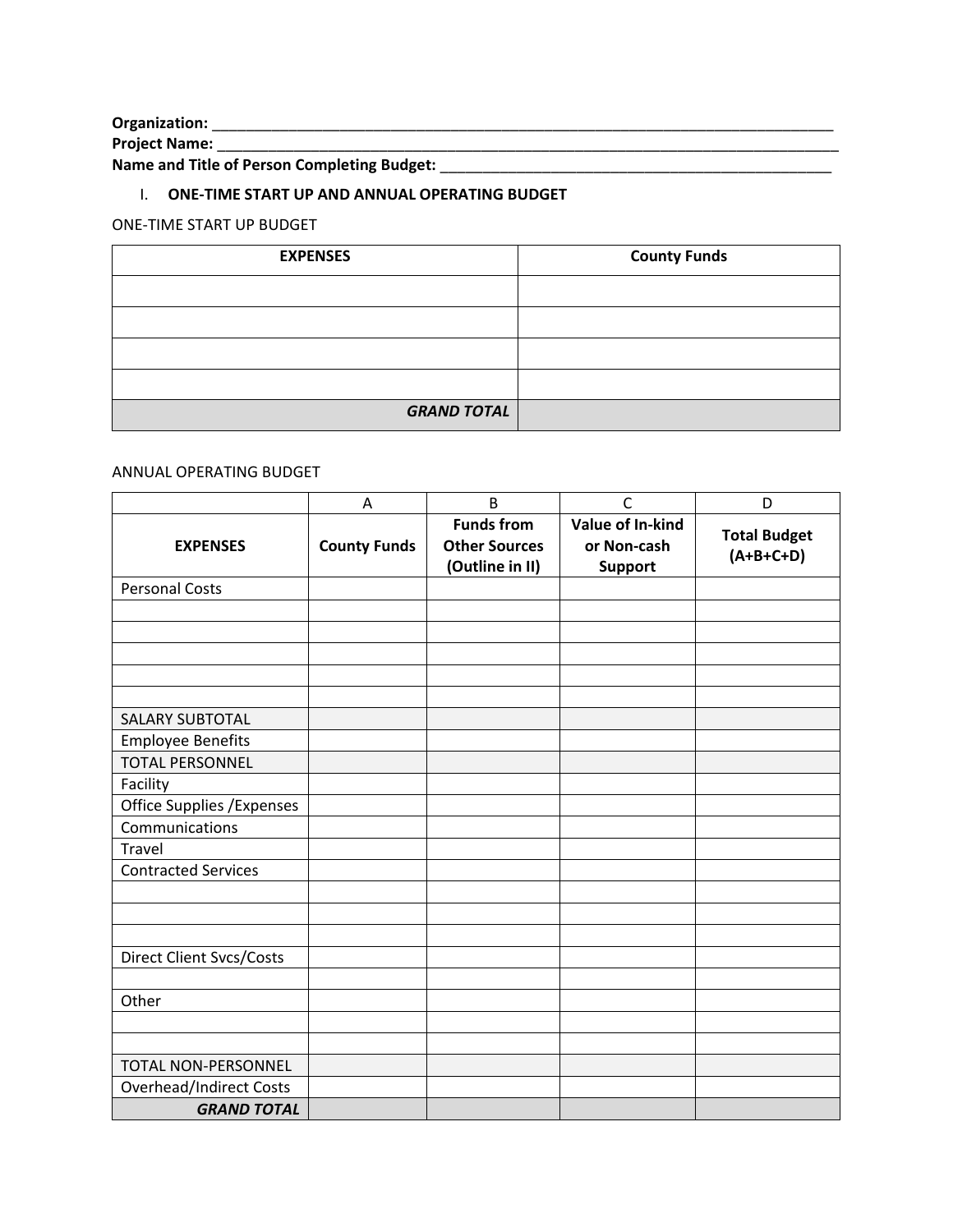## II. **FUNDING SOURCES**

List the funding sources for the amounts in Column B.

| <b>Funding Source</b>                        | <b>Amount of Funds</b> | Secured/Requested |
|----------------------------------------------|------------------------|-------------------|
|                                              |                        |                   |
|                                              |                        |                   |
|                                              |                        |                   |
|                                              |                        |                   |
|                                              |                        |                   |
|                                              |                        |                   |
|                                              |                        |                   |
|                                              |                        |                   |
|                                              |                        |                   |
|                                              |                        |                   |
|                                              |                        |                   |
|                                              |                        |                   |
|                                              |                        |                   |
|                                              |                        |                   |
|                                              |                        |                   |
|                                              |                        |                   |
|                                              |                        |                   |
|                                              |                        |                   |
|                                              |                        |                   |
|                                              |                        |                   |
| <b>TOTAL</b> (must equal Column B of page 1) |                        |                   |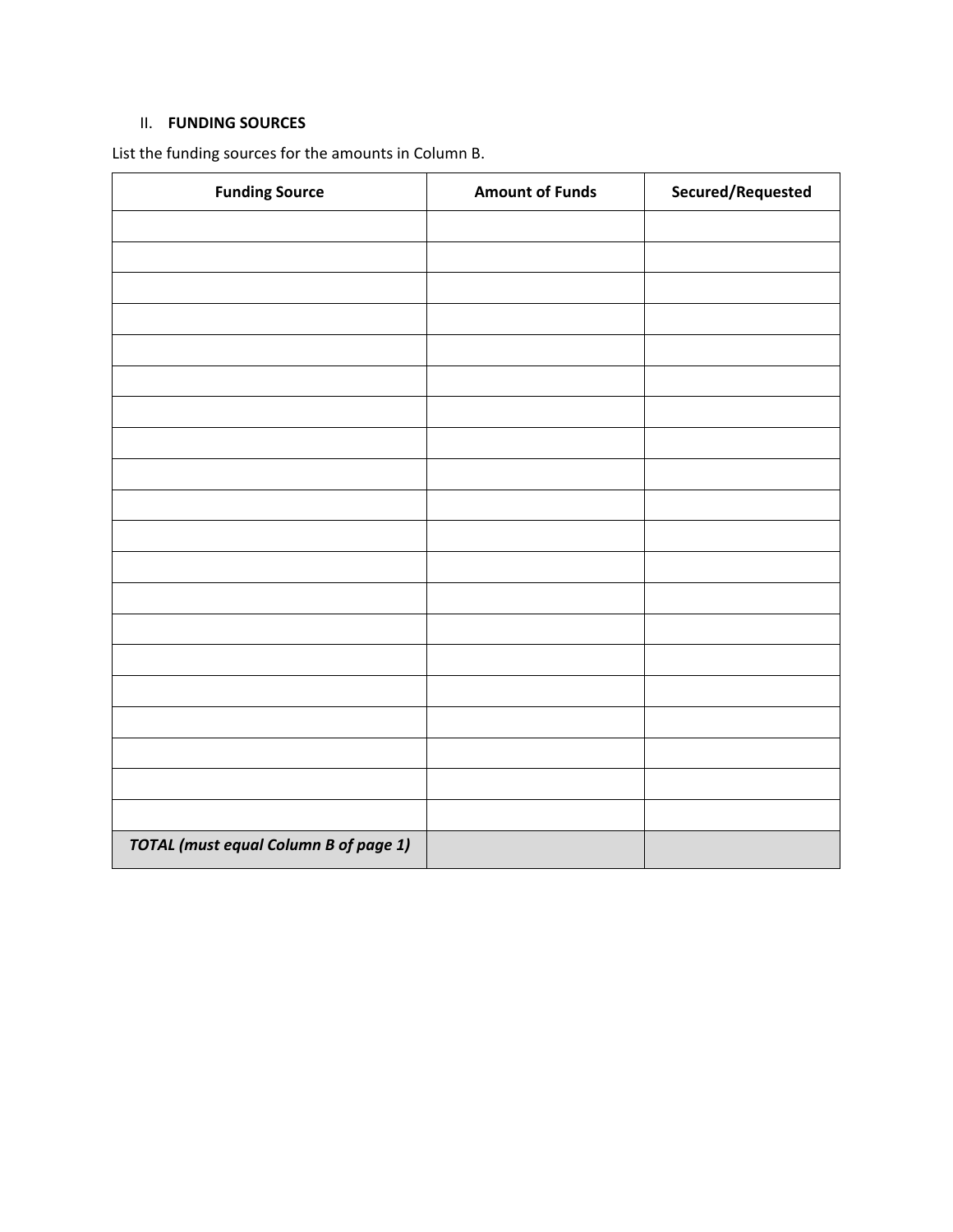#### III. **BUDGET NARRATIVE**

Personnel Costs:

Employee Benefits:

Facility:

Office Supplies/Expenses:

Communications:

Travel:

Contracted Services: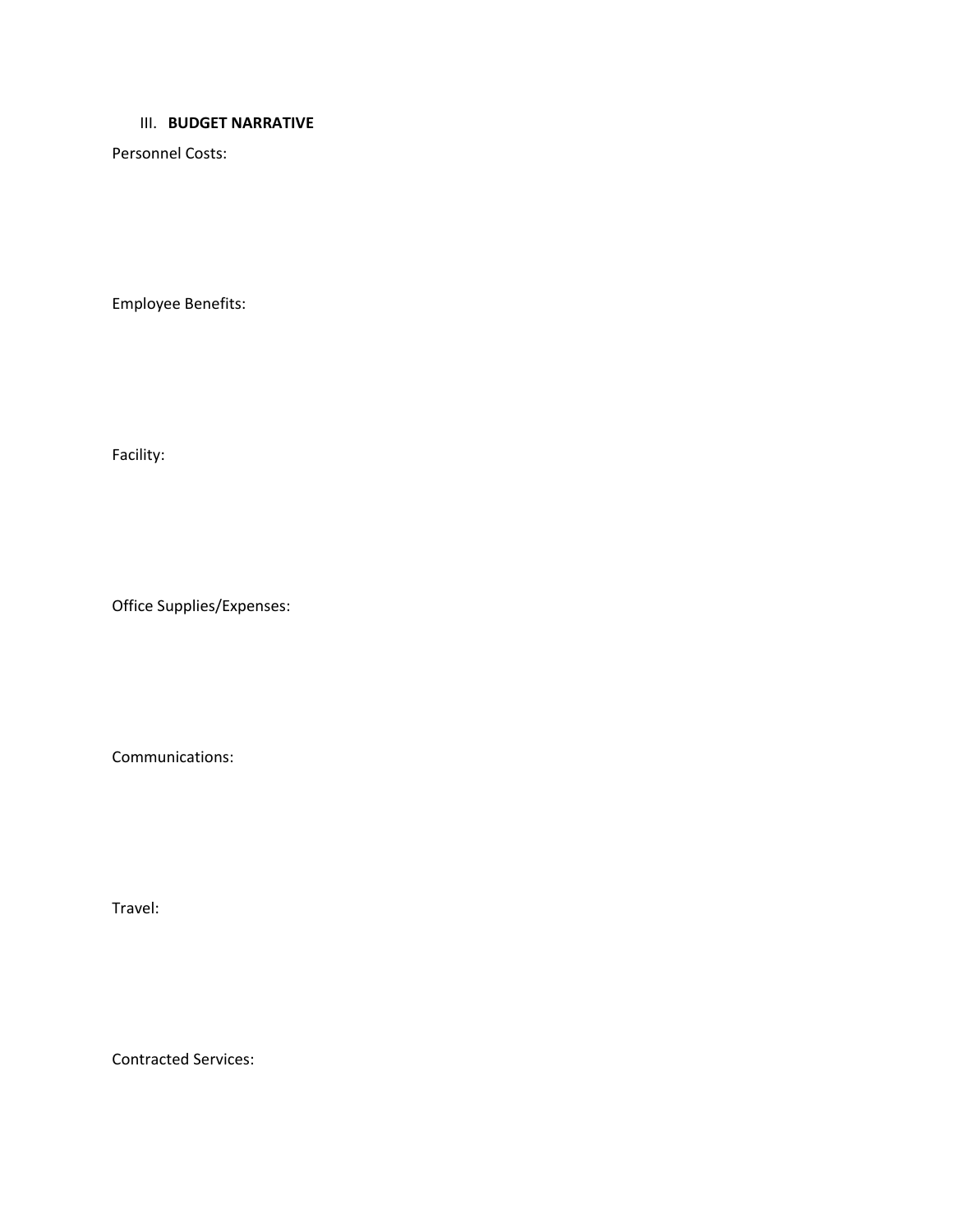Direct Client Services/Costs:

Other: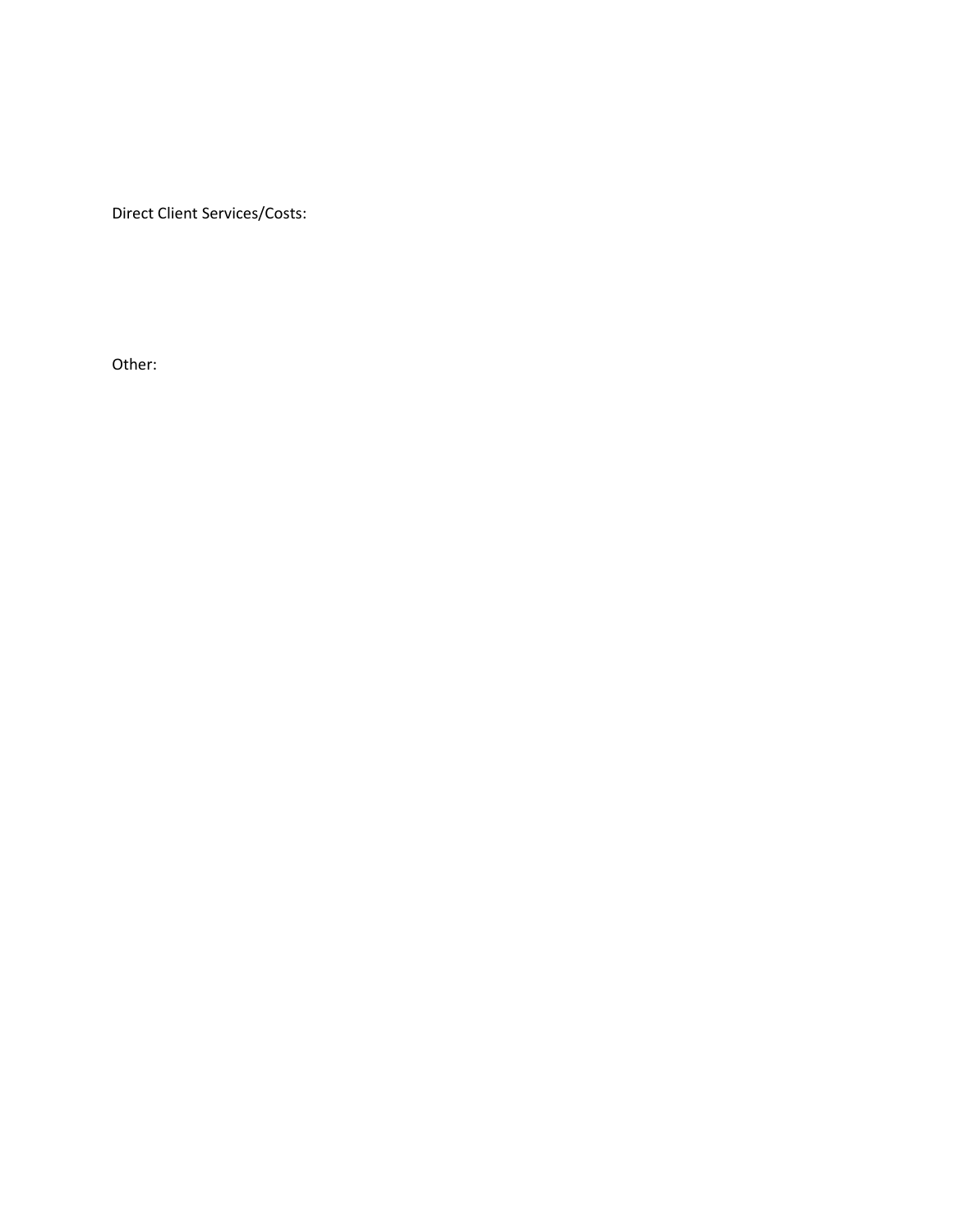#### **Attachment C: RSS Definitions and Best Practices**

#### **Definitions/Terminology:**

*Four Pillars of Recovery* – Health, Home, Purpose and Community.1

- *Health* Overcoming or managing one's disease(s) or symptoms for example, abstaining from use of alcohol, illicit drugs, and non-prescribed medications if one had an addiction problem – and for everyone in recovery, making informed healthy choices that support physical and emotional wellbeing.
- *Home*  A stable and safe place to live.
- *Purpose* Meaningful daily activities, such as a job, school, volunteerism, family caretaking, or creative endeavors, and the independence, income, and resources to participate in society.
- *Community* Relationships and social networks that provide support, friendship, love, and hope.
- *Individual seeking support services*  an individual who is either actively using a substance, new to recovery or in long-term recovery and is interested in seeking recovery support. Common terms for individual seeking support services including member, mentee, client, consumer, patient, participant and/or peer.
- *Peer* all individuals who share the experiences of addiction and recovery, either directly or as family members or significant others.<sup>2</sup>
- *Peer Recovery Support Services (PRSS)* a peer-helping peer service alliance in which a peer leader in stable recovery provides social support services to a peer who is seeking help in establishing or maintaining their recovery.<sup>2</sup>

\*Other terms for peer recovery support services include consumer-run services, peer-based services, peer-led services, peer-run support, peer-to-peer support, peer-centered care, peer participatory processes.

- *Recovery* A process of change through which individuals improve their health and wellness, live a selfdirected life, and strive to reach their full potential. $1$
- *Recovery Capital* the volume of internal and external assets to initiate and sustain recovery from severe alcohol or other drug problems. Recovery capital can also be described as the total resources that a person has available to find and maintain their recovery. There are four types of recovery capital<sup>11</sup>:
	- *Personal recovery capital* health, healthcare, financial resources, clothing, food safe and habitable shelter, transportation, and abilities/skills like knowledge, problem-solving, education, self-esteem, ability to navigate challenging situations, interpersonal skills, etc.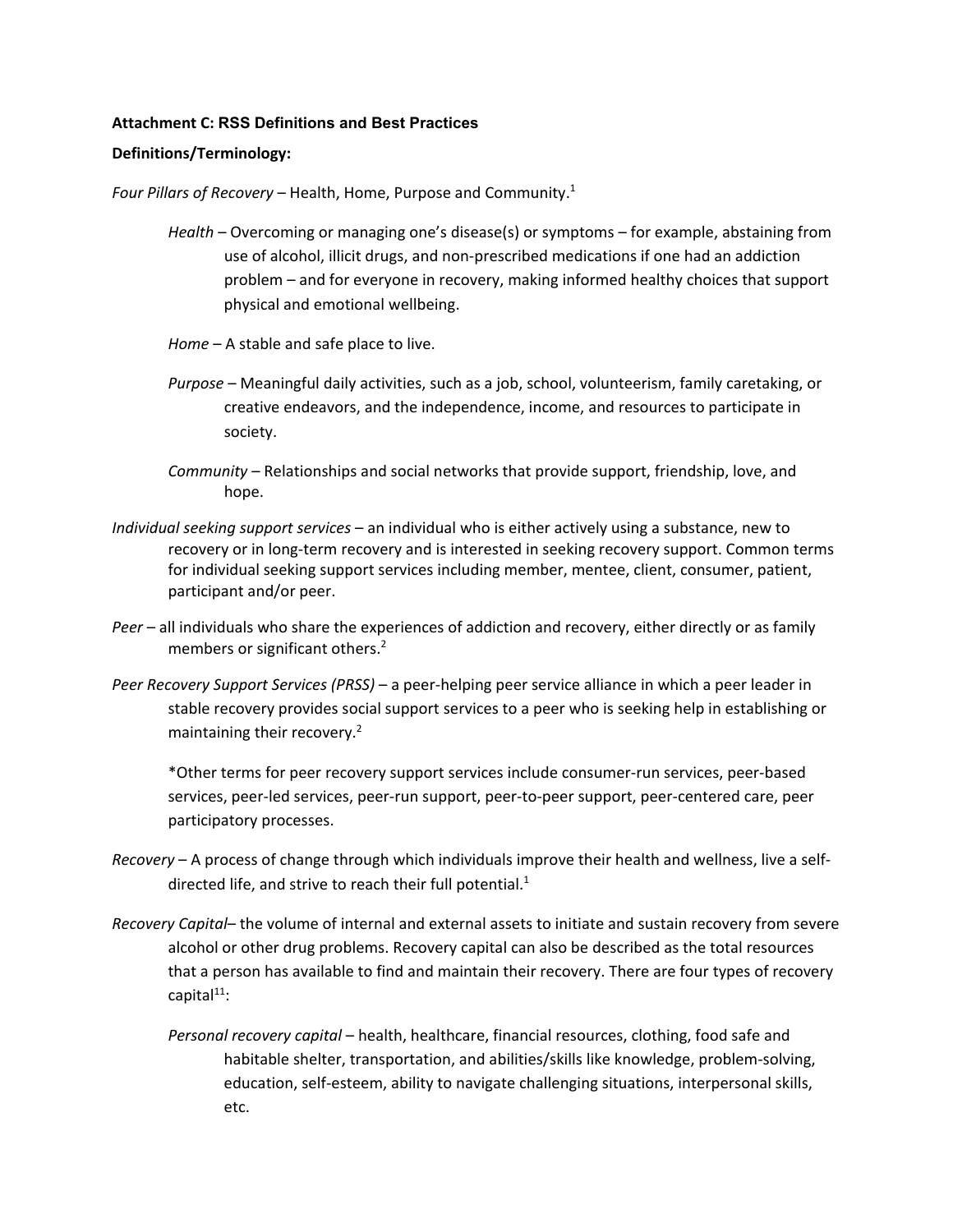- *Family/social recovery capital* resources related to relationships with friends and family, people in recovery, supportive partners, and the availability of recovery-related social events.
- *Community recovery capital* attitudes, policies, and resources specifically related to helping individuals resolve substance use disorders. They can include: recovery activism and advocacy aimed at reducing stigma, a full range of addiction treatment resources, peerled support, recovery community organizations, recovery support institutions, educational-based recovery support, recovery ministries and churches, visible and diverse local recovery role models, and resources to sustain recovery and early intervention program s like employee assistance programs, and drug courts.

*Cultural capital* – resources resonate with individuals cultural and faith-based beliefs, such as resources for Native Americans and people of religious faiths.

*Recovery Coach* – Recovery coaches are often those peers in long term recovery who walk side by side with individuals seeking recovery from substance use disorders. They help people create their own recovery plans and develop their own recovery pathways. Recovery coaches provide many different types of support, including emotional, informational, instrumental and affiliation support. See 'Recovery Coach' section below for greater detail.<sup>12</sup>

\*Other terms for recovery coach include recovery mentor, peer mentor, peer coach, peer worker, peer specialist, peer recovery specialist, guide, peer services interventionist, peer resource specialist, recovery friends, peer bridger, experts by experience and or Firestarter (Firestarters are peer leaders responsible for building local recovery communities in native American communities.)

*12-step* –is a set of principles that assist people suffering from alcohol abuse and addiction by providing individual action steps. In 1939, Alcoholics Anonymous published its original 12-step method of recovery and many programs have starts as offshoots. These programs have expanded to encompass drug addiction, compulsion, and depression.<sup>13</sup>

*\** Other terms for 12-step include mutual help, mutual support, and/or mutual aid groups.

## **Background**3&4**:**

Peer Recovery Support Services (PRSS) first arose in the 1990s and emerged from a variety of earlier interventions including patient navigator models and community-based 12-step mutual support. Common functions of PRSS include facilitating and supporting patients' engagement with behavioral health disorder including substance use disorder (SUD) treatment and transition between levels of care (e.g., between inpatient and outpatient programs), in addition to connecting patients with communitybased recovery support services and mutual help organizations. PRSS can help individuals navigate systems to build recovery capital, attain employment, attend mutual-help and address criminal justice issues.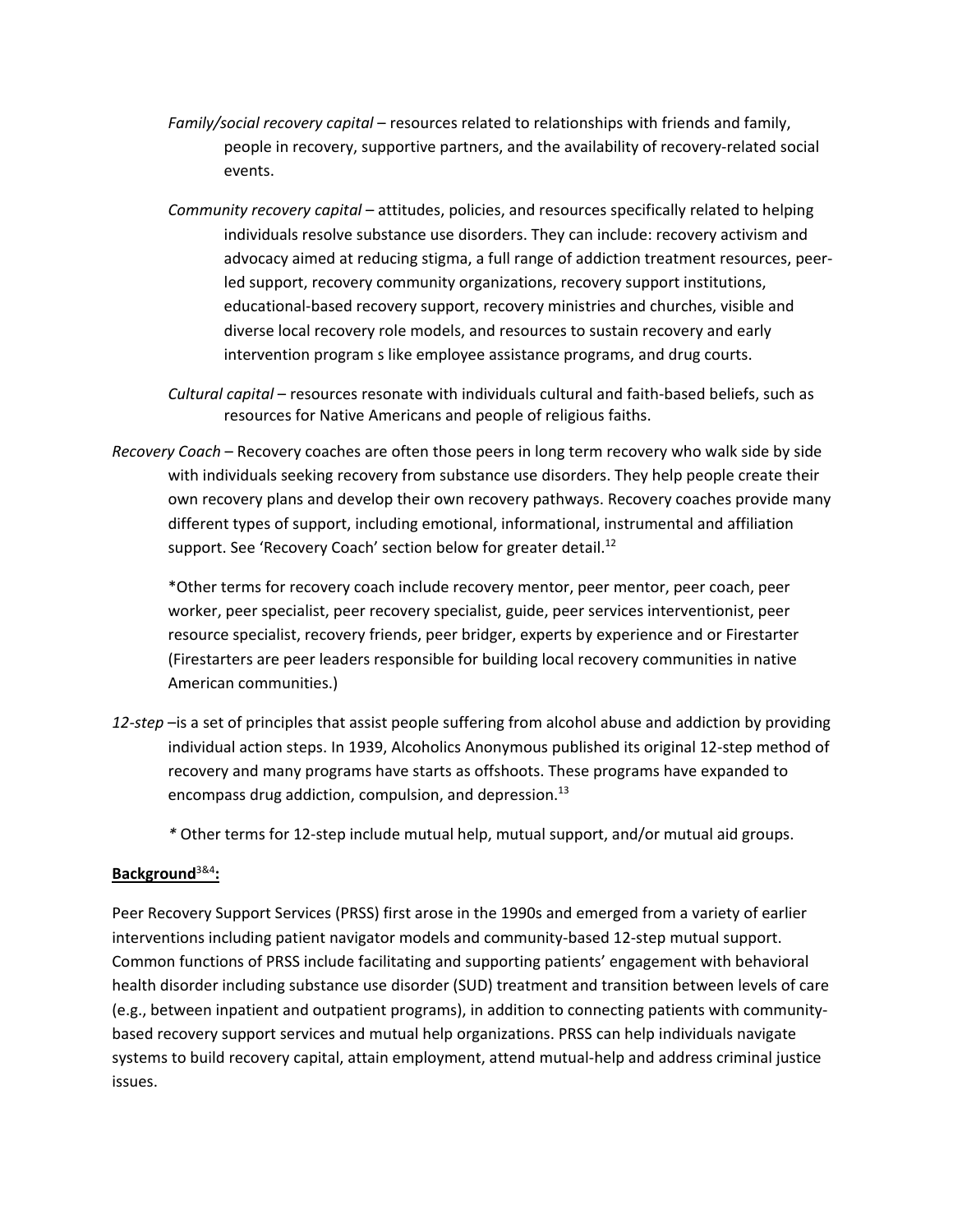**Research is limited on efficacy of PRSS models and additional research is needed to parse out for whom and under what conditions PRSS interventions have the most utility, how peers should be trained and what, if any certifications should be required for peer work in order to inform the development of "best practice" models. However, based on the current literature PRSS were commonly associated with:**

- ↓ **Reduced substance use and substance use disorder relapse rates**
- ↑ **Improved relationships with treatment providers and social supports**
- ↑ **Increased treatment retention and greater satisfaction with treatment**
- ↑ **Greater levels of consumer activation (willingness/ability to independently manage their health care) and levels of consumer hopefulness for recovery.**

Given these positive outcomes, mechanisms of PRSS (i.e., Drop-in Recovery Centers, Recovery Cafés, and Recovery Coaching) have been investigated and described below.

## **Drop-in Recovery Centers**5&6**:**

Drop-in Recovery Centers, also called Recovery Community Centers, Self-help Centers and/or Peer Support Centers, are places that people with behavioral health disorders can visit – without an appointment, to seek support from peers, participate in social activities, seek help obtaining services and benefits, or simply relax and have fun.<sup>5</sup> Often times, Recovery Community Centers are ran and supported by adults from the community who are living in recovery from mental health and/or substance use challenges and who serve as a resource for adults with similar life experiences who are struggling to find or sustain recovery. These adults may or may not be referred to as Peer Recovery Coaches. Many recovery community centers are typically operated by a recovery community organization.

Drop-in Recovery Centers provide opportunities in a safe, comforting and judgement free space for oneon-one connections and group activities focused in education, information sharing, skill-building, and socialization. These Centers may host mutual aid group meetings and offer recovery coaching, recovery focused education and social events, access to resources including housing, education and employment, telephone-based recovery services, and additional recovery community education, advocacy, and service events.

For technical guidance, view the "Consumer-run Drop-in Centers Technical Assistance Guide" here: [http://164.156.7.185/parecovery/documents/Drop\\_In\\_Tech\\_Assist.pdf](http://164.156.7.185/parecovery/documents/Drop_In_Tech_Assist.pdf)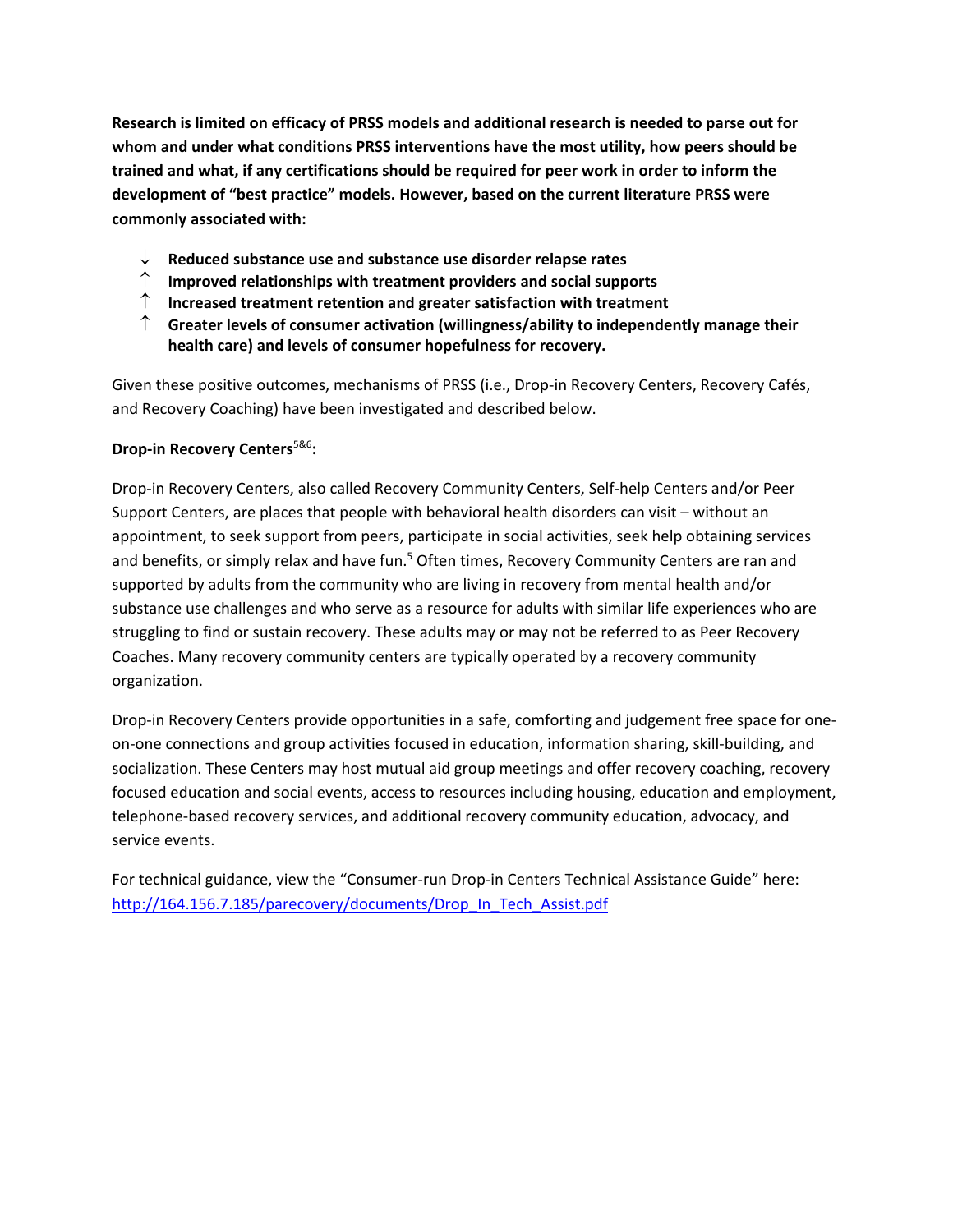## **Drop-in Recovery Center Best Practices**

- Support individuals no matter what phase of use or recovery they may be in.
- There are no required activities for those accessing the Center.
- Guests can visit the Center anytime during open hours without an appointment and have the freedom to choose what activities/services they want to participate in/with.
- No cost and/or insurance is needed.
- Offer a variety of activities which could include:
	- $\circ$  Self-help group meetings (also called mutual support or rap sessions). Examples include center run meetings, Alcoholics Anonymous (AA), Cocaine Anonymous (CA), Narcotics Anonymous (NA), etc.;
	- o group meals;
	- o Weekly or monthly socials and/or "sober parties";
	- o Excursions events outside of the center;
	- o Consumer speakers' bureaus. Many drop-in centers educate the public about behavioral health issues by sharing peers' stories and lived experience;
	- o Individual advocacy;
	- o Systems advocacy;
	- o Referrals to other community resources/supports/services;
	- o Computers and other helpful electronic devices;
	- o Employment services;
	- o Guest speakers/workshops;
	- o Assistance with basic needs and more.
- Follow a consumer-controlled model.

## **Recovery Cafés**<sup>7</sup> **:**

Recovery Café was founded in 2003 as a direct response to the critical, unmet need for those who suffer from behavioral health challenges and need long-term recovery support. Recovery Café is a specific program, designed to help people maintain recovery, reduce relapse, and fulfill their potential. Like Drop-in Recovery Centers, Recovery Cafés are essentially spaces that provide support and access to housing, social and health services, healthy relationships, education, and employment.

### **Important elements/best practices of this work include:**

- A space that hosts free, nutritious meals, coffee, tea and lattes, birthday celebrations, Open Mic nights, access to a computer lab, daily encouragement, and a robust delivery of the message YOU MATTER.
- Small, loving accountability groups called [Recovery Circles](https://recoverycafe.org/get-recovery/recovery-circles/) which offer peer-to-peer support. They are facilitated by a staff person, trained community volunteer, or a long-term member.
- Volunteer opportunities allow members to: learn the rewards of giving back, improve communication abilities, develop leadership skill, and learn to interact effectively and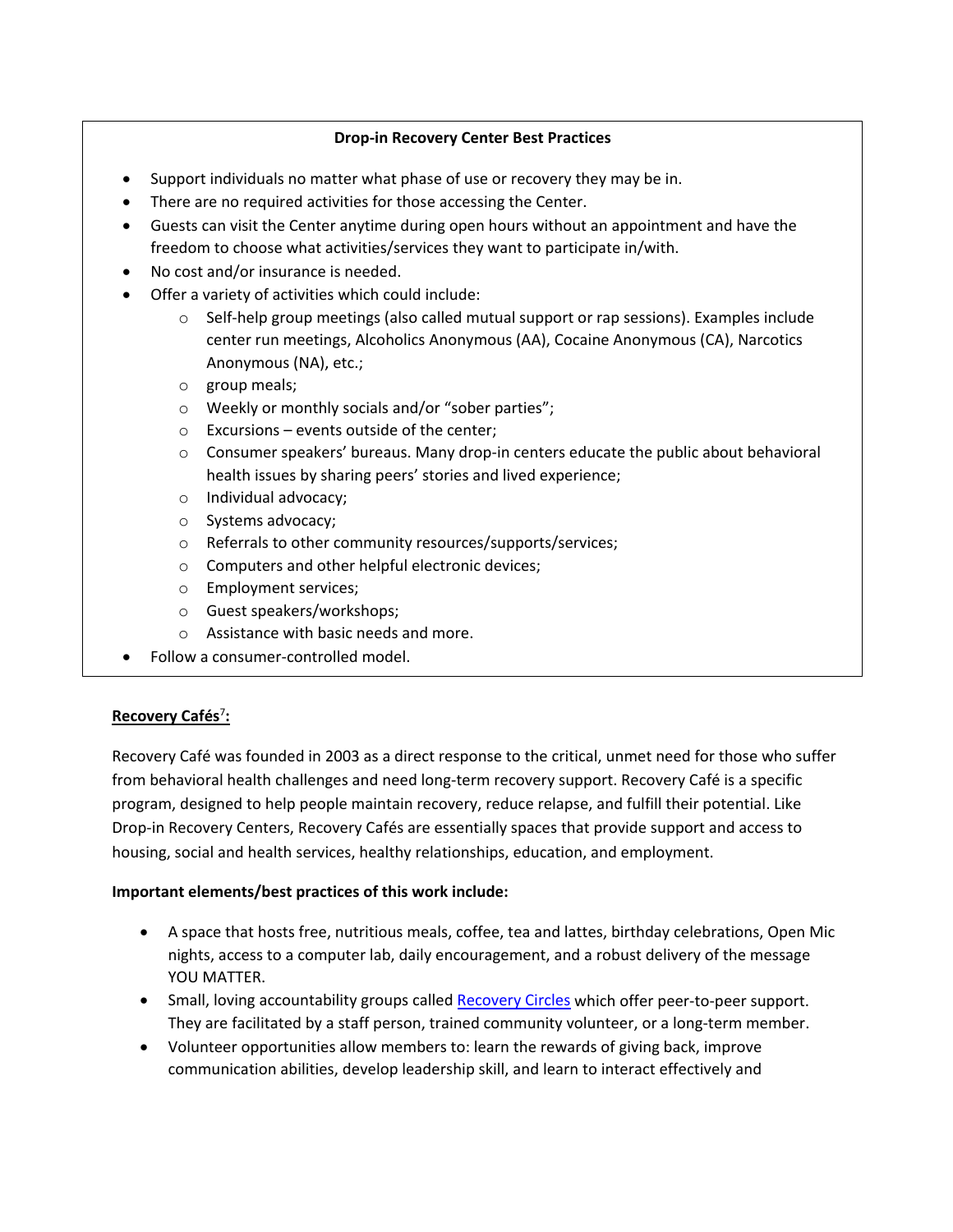productively with staff, other members and outside volunteers who spend time at the Café sharing their gifts.

- Education through the [School for Recovery,](https://recoverycafe.org/get-recovery/school-for-recovery/) a school available to Members and Volunteers featuring classes that address the underlying causes of addiction, teach coping skills, develop knowledge, and build recovery capital.
- 12-step meetings are held in a dedicated space including Alcoholics Anonymous (Spanish and English), Narcotics Anonymous, and Overeaters Anonymous.
- Referral Services. Recovery Café partners with a wide network of complementary service providers to help members gain and maintain housing, healthcare, mental health services, legal assistance, and a base of support as they navigate the complex social services system. Recovery Café doesn't seek to duplicate services but rather be a place of stability so members can access the services they need.

Recovery Café is equipped to help individuals whether in crisis, new to recovery, in long-term recovery, after a relapse, during a difficult life change, or mental health transition.

For outcomes and reports, visit Recovery Café's website here:<https://recoverycafe.org/annual-report/>

## **Recovery Coaching**2,4&8**:**

Although the name given to this service activity varies from project to project, the term recovery coach refers to a one-on-on relationship in which a peer leader with more recovery experience than the person served encourages, motivates, and supports a peer who is seeking to establish or strengthen their recovery. Voluntary and paid recovery coach positions are a fairly new development in the behavioral health field. Coaches do not provide treatment, but often help individuals discharging from treatment to connect to community services while addressing any barriers or problems that may hinder the recovery process.

The nature and functions of mentoring or coaching vary from one project and/or setting to another. Generally, coaches assist peers with tasks such as setting recovery goals, developing recovery action plans, and solving problems directly related to recovery, including finding sober housing, making new friends, finding new uses of spare time, and improving one's job skills. They may also aid with issues that arise in connection with collateral problems such as having a criminal justice record or coexisting physical and mental challenges.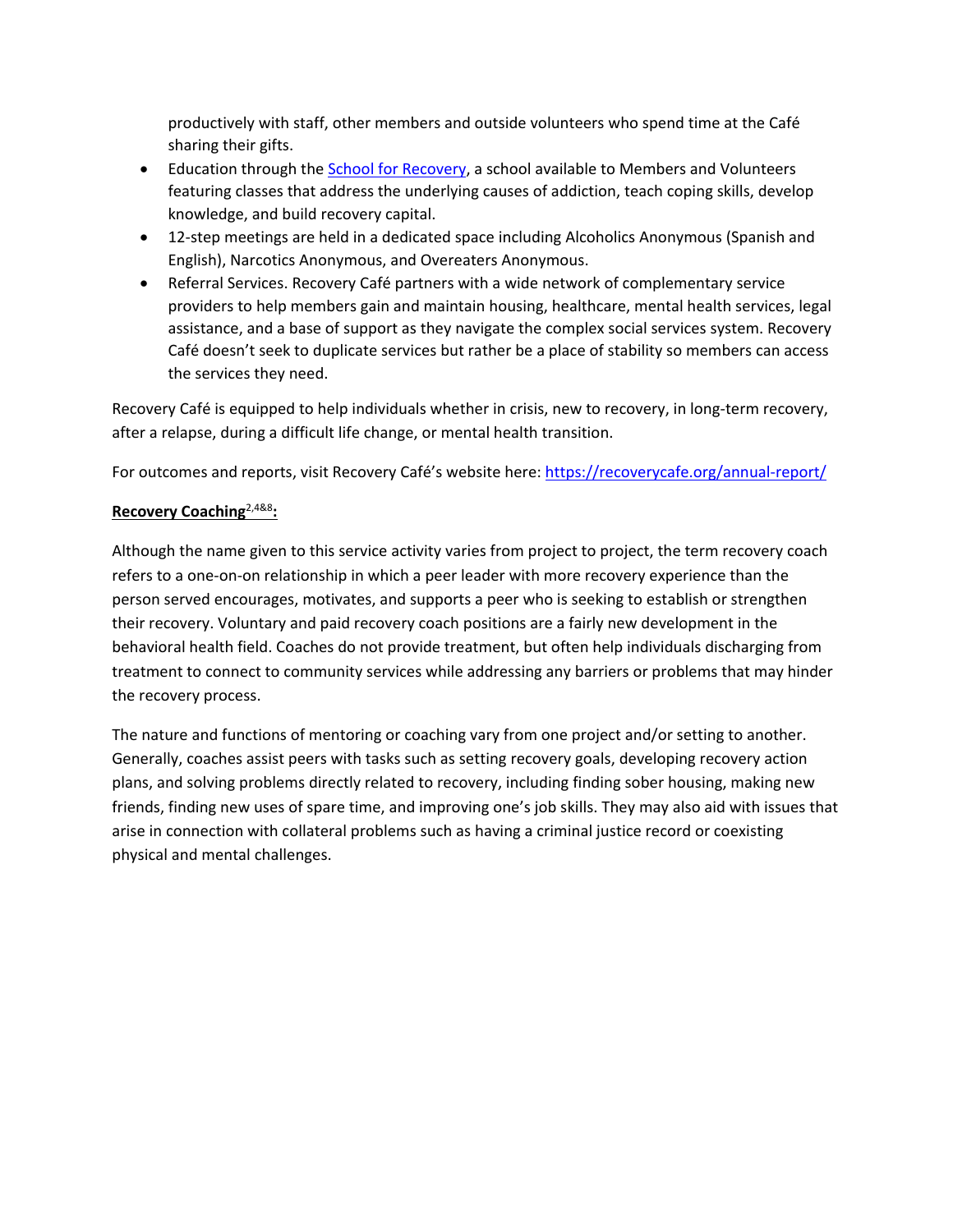## **Recovery Coach Core Competencies/Best Practices**

- Recovery coaches identify as being in recovery and help others with behavioral health disorders to achieve and maintain recovery using four types of support:
	- 1. Emotional (empathy, caring, concern)
		- Engage peers in collaborative and caring relationships
		- **Helps individuals manage crises**
	- 2. Informational (practical knowledge and vocational assistance)
		- **Shares lived experiences of recovery**
		- **Aids in recovery planning**
		- **Provides information about skills related to health, wellness, and recovery.**
	- 3. Instrumental (concrete assistance to help individuals gain access to health and social services)
		- Links individual to resources and supports.
	- 4. Affiliation (introductions to healthy social contracts and recreational pursuits).
		- **Promotes independence, leadership, advocacy, growth, and development.**
- They personalize peer support and do not presume that the same path toward recovery will work for everyone they coach.
- The relationship of the peer leader to the peer receiving help is highly supportive, rather than directive.
- They are embedded in the community in a variety of settings, including recovery community organizations - community health, mental health or addition clinics, sober living homes and recovery residences, and recovery high school and collegiate recovery programs.
- They work in various treatment and recovery contexts including primary care, emergency departments, mental health clinics, criminal justice, child welfare, homeless agencies, and crisis outreach teams.

Recovery Coaches are not:

- Substance use disorder treatment counselors. They do not diagnose or provide formal treatment. Rather, they focus on instilling hope and modeling recovery through the personal, lived experience of addiction recovery.
- Case managers. Case management typically involves professional or patient service delivery models. The terms "peer" and "recovery coach" are used purposely to reflect a mutual, peerbased collaboration to help people achieve sustained recovery.
- AA or NA sponsors. Peer recovery coaches do not espouse any specific recovery pathway or orientation but rather facilitate all pathways to recovery.
- Nationally standardized, with manuals describing their activities. Peer recovery coaches vary around the country. This stems from the newness of this practice and the diversity of the populations that recovery coaches serve. As use of this type of support expands, some national norms of practice and behavior will likely form over time, but with significant flexibility to enable sensitivity to local realities.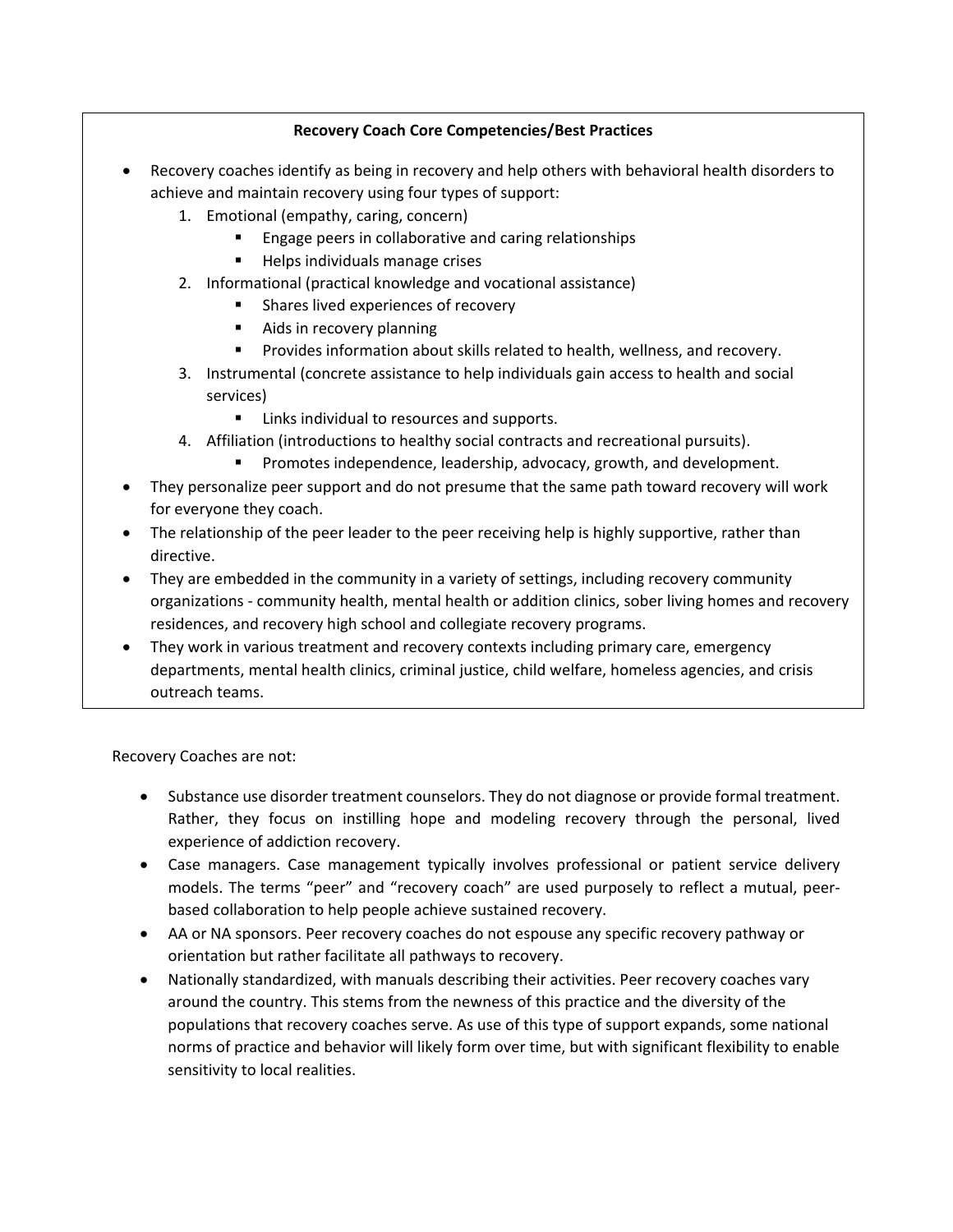While no national standardized approach to training peer recovery coaches has been developed, most states require peers to complete a training and certification program before providing recovery support services to individuals. It is unclear if Washington State has any training and/or certification requirements to become a peer recovery coach.

[\\*As of July 1, 2019, peer support services are now included in both the mental health and substance use](https://www.hca.wa.gov/billers-providers-partners/behavioral-health-recovery/peer-support)  [sections of the Medicaid State Plan. This allows appropriate licensed behavioral health agencies to](https://www.hca.wa.gov/billers-providers-partners/behavioral-health-recovery/peer-support)  [provide peer support services for both mental health and substance use disorders and bill them as](https://www.hca.wa.gov/billers-providers-partners/behavioral-health-recovery/peer-support)  [Medicaid reimbursable encounters.](https://www.hca.wa.gov/billers-providers-partners/behavioral-health-recovery/peer-support) As stated above, peer counselors are not the same as peer recovery coaches. Peer recovery coaches are not able to provide Medicaid reimbursable services.

\_\_\_\_\_\_\_\_\_\_\_\_\_\_\_\_\_\_\_\_\_\_\_\_\_\_\_\_\_

Two rigorous systemic reviews found that recovery coaching has a positive impact on participants. Recovery coaching is associated with $12$ :

- $\uparrow$  Improved relationship with treatment providers
- ↑ Increased treatment retention
- ↑ Increased satisfaction with overall treatment experience
- $\uparrow$  Improved access to social supports
- ↑ Greater housing stability
- ↓ Decreased criminal justice involvement
- $\downarrow$  Decreased emergency service utilization
- $\downarrow$  Reduced relapse rates
- $\downarrow$  Reduced re-hospitalization rates
- ↓ Reduced substance use

## **Long-term Recovery Management Protocols**<sup>6</sup>:

Recovery-oriented care often use long-term recovery management protocols, such as recovery management check-ups (RMCs), and telephone case monitoring.

The RMC model for substance use disorders draws heavily from monitoring and early reintervention protocols used for other chronic diseases, such as diabetes and hypertension. With the core components of tracking assessment, linkage, engagement, and retention, patients are monitored quarterly for several years following initial treatment. If a relapse occurs, the patient is connected with the necessary services and encouraged to remain in treatment. The main assumption is that early detection and treatment of relapse will improve long-term outcomes.

A clinical trial showed that, compared with patients assigned to usual care, individuals receiving RMCs returned to treatment sooner after relapses, had fewer misuse problems, had more days of abstinence, and were less likely to need treatment at follow-up 2 and 4 years later. Recovery management check-ups have also been shown to be effective for people who have co-occurring substance use disorders and mental illnesses and for women with substance use disorders who have been released from jail. RMC's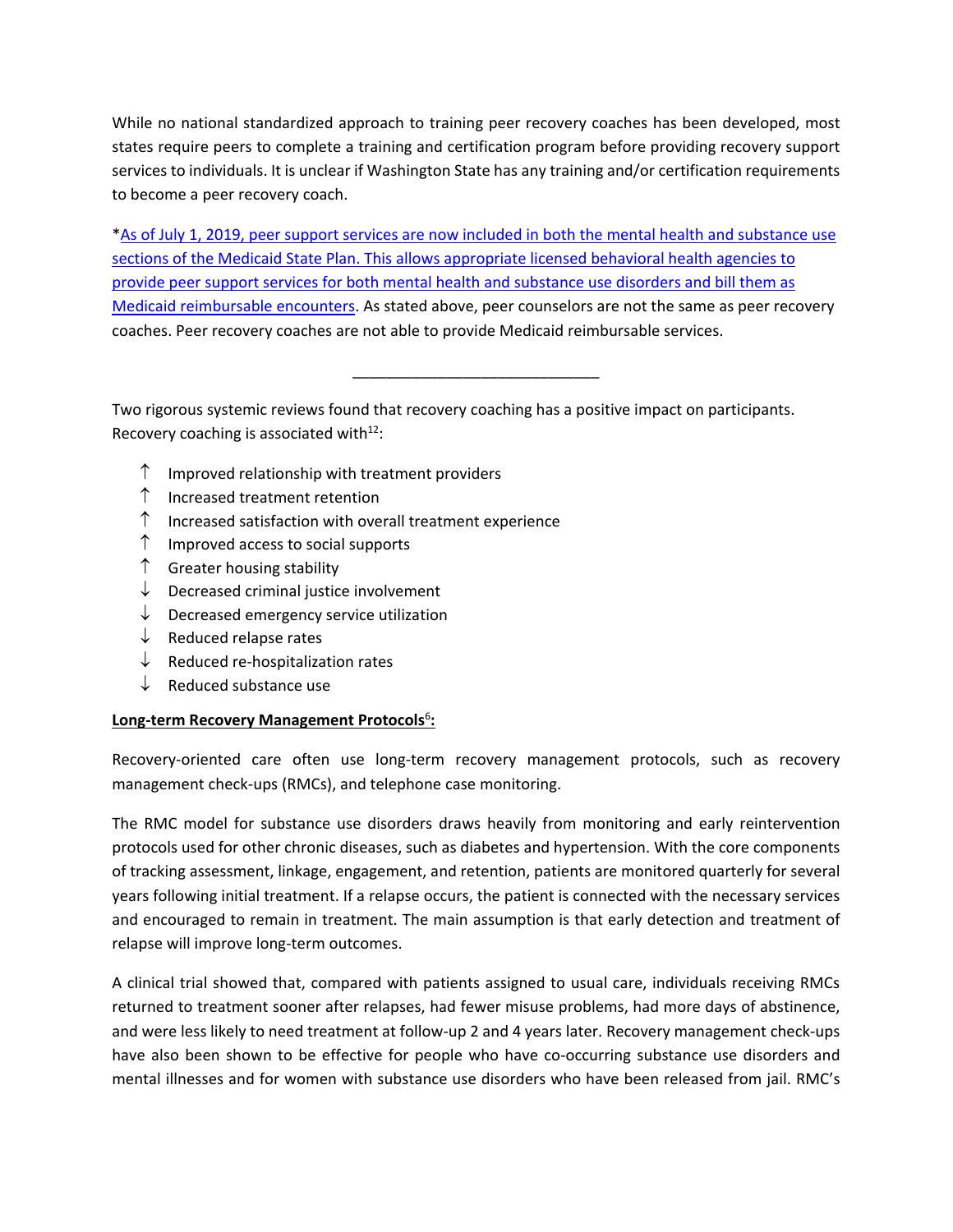are also cost-effective. Although the check-ups add somewhat to annual care costs, a randomized study showed that they produce greater reductions in cost associated with health care and criminal justice.

## References

- 1. SAMHSA's Working Definition of Recovery. (n.d.). *Substance Abuse and Mental Health Services*  Administration. Retrieved July 7<sup>th</sup>, 2021 from <https://store.samhsa.gov/sites/default/files/d7/priv/pep12-recdef.pdf>
- 2. What are Peer Recovery Support Services? (2009). *Substance Abuse and Mental Health Services Administration, U.S. Department of Health and Human Services,* Rockville, MD. Retrieved July 7th, 2021 from<https://atforum.com/documents/PeerRecoverySupportServices.pdf>
- 3. Eddie D, Hoffman L, Vilsaint C, Abry A, Bergman B, Hoeppner B, Weinstein C and Kelly JF (2019) Lived Experience in New Models of Care for Substance Use Disorder: A Systematic Review of Peer Recovery Support Services and Recovery Coaching. *Front. Psychol*. 10:1052. doi: 10.3389/fpsyg.2019.01052. Retrieved July 7<sup>th</sup>, 2021 from <https://www.ncbi.nlm.nih.gov/pmc/articles/PMC6585590/>
- 4. Wheeler J, Lee Mathews, J, Murray A and Matlin K. (2020). Peer Recovery Support Services Literature Review. *The OMNI Institute, submitted to the Virginia Department of Behavioral Health and Developmental Services*, Richmond, VA. Retrieved July 7<sup>th</sup>, 2021 from [https://static1.squarespace.com/static/5cd33914797f74080d793b95/t/5f63e72251e25c3393ea](https://static1.squarespace.com/static/5cd33914797f74080d793b95/t/5f63e72251e25c3393eabd1c/1600382761032/VASOR+Literature+Review+FINAL.pdf) [bd1c/1600382761032/VASOR+Literature+Review+FINAL.pdf](https://static1.squarespace.com/static/5cd33914797f74080d793b95/t/5f63e72251e25c3393eabd1c/1600382761032/VASOR+Literature+Review+FINAL.pdf)
- 5. Consumer-run Drop-in Centers Technical Assistance Guide. (n.d.). *National Mental Health Consumers' Self-Help Clearinghouse*. Retrieved July 7th, 2021 from [http://164.156.7.185/parecovery/documents/Drop\\_In\\_Tech\\_Assist.pdf](http://164.156.7.185/parecovery/documents/Drop_In_Tech_Assist.pdf)
- 6. Facing Addiction in America: The Surgeon General's Report on Alcohol, Drugs, and Health. (2016). *U.S. Department of Health and Human Services (HHS), Office of the Surgeon General*, Washington, DC: HHS. Retrieved July 7<sup>th</sup>, 2021 from <https://addiction.surgeongeneral.gov/sites/default/files/surgeon-generals-report.pdf>
- 7. Recovery Café. (2021). Retrieved July 7<sup>th</sup>, 2021 from<https://recoverycafe.org/>
- 8. Who Are Peer Workers? (2020). *Substance Abuse and Mental Health Services Administration*. Retrieved July 7<sup>th</sup>, 2021 from<https://www.samhsa.gov/brss-tacs/recovery-support-tools/peers>
- 9. Jerrell J, Cousins V, Roberts K. (2006) Psychometrics of the Recovery Process Inventory. *The*  Journal of Behavioral Health Services & Research, 33:4. Retrieved July 7<sup>th</sup>, 2021 from [https://www.researchgate.net/publication/7079030\\_Psychometric\\_of\\_the\\_Recovery\\_Process\\_I](https://www.researchgate.net/publication/7079030_Psychometric_of_the_Recovery_Process_Inventory) [nventory](https://www.researchgate.net/publication/7079030_Psychometric_of_the_Recovery_Process_Inventory)
- 10. Hancock N, Honey A. (2015). Recovery Assessment Scale Domains & Stages (RAS-DS). *Research Gate*. DOI: 10.13140/RG.2.1.3352.6882. Retrieved July 7th, 2021 from [https://www.researchgate.net/publication/279753164\\_Recovery\\_Assessment\\_Scale\\_-](https://www.researchgate.net/publication/279753164_Recovery_Assessment_Scale_-_Domains_Stages_RAS-DS) [\\_Domains\\_Stages\\_RAS-DS](https://www.researchgate.net/publication/279753164_Recovery_Assessment_Scale_-_Domains_Stages_RAS-DS)
- 11. Pannelle O. (n.d.). Recovery Capital: Its Role in Sustaining Recovery. *Faces and Voices of Recovery*. Retrieved July 7<sup>th</sup>, 2021 from [https://facesandvoicesofrecovery.org/blog/2019/10/08/recovery-capital-its-role-in-sustaining](https://facesandvoicesofrecovery.org/blog/2019/10/08/recovery-capital-its-role-in-sustaining-recovery/)[recovery/](https://facesandvoicesofrecovery.org/blog/2019/10/08/recovery-capital-its-role-in-sustaining-recovery/)
- 12. Value of Peers Infographics: Peer Recovery. (n.d.). *Substance Abuse and Mental Health Services*  Administration. Retrieved July 7<sup>th</sup>, 2021 from